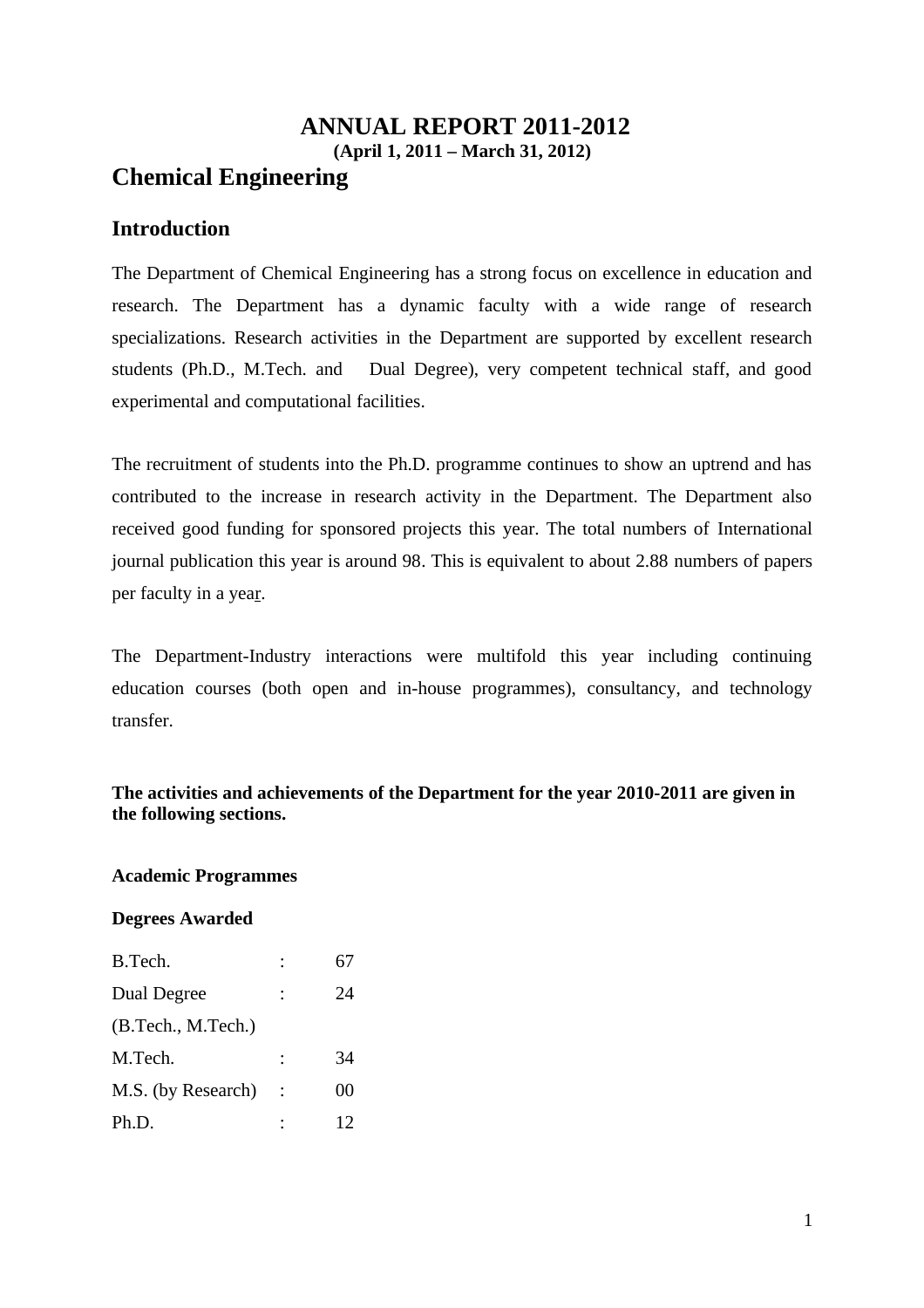## **R&D activities**

The department is involved in a variety of frontier and traditional areas in chemical engineering research, under the broad areas of:

Biological Systems Engineering

Energy & Environment

Materials Engineering

Process Systems Engineering

Reactor Engineering

Transport Phenomena and Complex Fluids

The department received grants from various sources towards many new projects during the year apart from various ongoing projects.

The Department received grants from various sources towards many new projects during the year apart from various ongoing projects. The summary of which is as follows:

| Sponsored Research Projects (Ongoing) | 78                |
|---------------------------------------|-------------------|
| Sponsored Projects (New)              | 20                |
| Sanctioned Amount (2010-11)           | Rs. 16,89,52256/- |
| <b>Completed Projects</b>             | 10                |
| Faculty involved                      | רכ                |

The details of these projects is given in the following table

| <b>Project Title</b>                                                                                                                                           | <b>Agency Name</b>                                                                      | Project       |
|----------------------------------------------------------------------------------------------------------------------------------------------------------------|-----------------------------------------------------------------------------------------|---------------|
|                                                                                                                                                                |                                                                                         | <b>Status</b> |
| Synthesis and Use of Nanoparticles for Innovative<br><b>Water Treatment Technologies</b>                                                                       | An Autonomous<br>Research &<br><b>Developement Centre</b><br>of DST, Govt. of<br>INDIA. | Ongoing       |
| CFD modeling and simulation of chemical vapor<br>deposition reactor for production of high purity<br>silicon ingots                                            | <b>BOARD OF</b><br><b>RESEARCH IN</b><br><b>NUCLEAR SCIENCES</b>                        | Ongoing       |
| Systems Biology of Protein Secretion in<br>Recombinant Mammalian Cell lines.                                                                                   | <b>DEPTT OF</b><br><b>BIOTECHNOLOGY</b>                                                 | Ongoing       |
| Engineering a Novel Bioreactor and Cell Sorter<br>for Pluripotent Stem Cell Culture                                                                            | <b>DEPTT OF</b><br><b>BIOTECHNOLOGY</b>                                                 | Ongoing       |
| DBT Committee visit for Project Proposal Titled :<br>Nano Composite hollow fiber membranes and<br>biomaterials for hemodialysis and reconstructive<br>medicine | <b>DEPTT OF</b><br><b>BIOTECHNOLOGY</b>                                                 | Ongoing       |
| Bioprospecting for Alcoholdehydrogenases for<br><b>Chiral Synthesis</b>                                                                                        | <b>DEPTT OF</b><br><b>BIOTECHNOLOGY</b>                                                 | Ongoing       |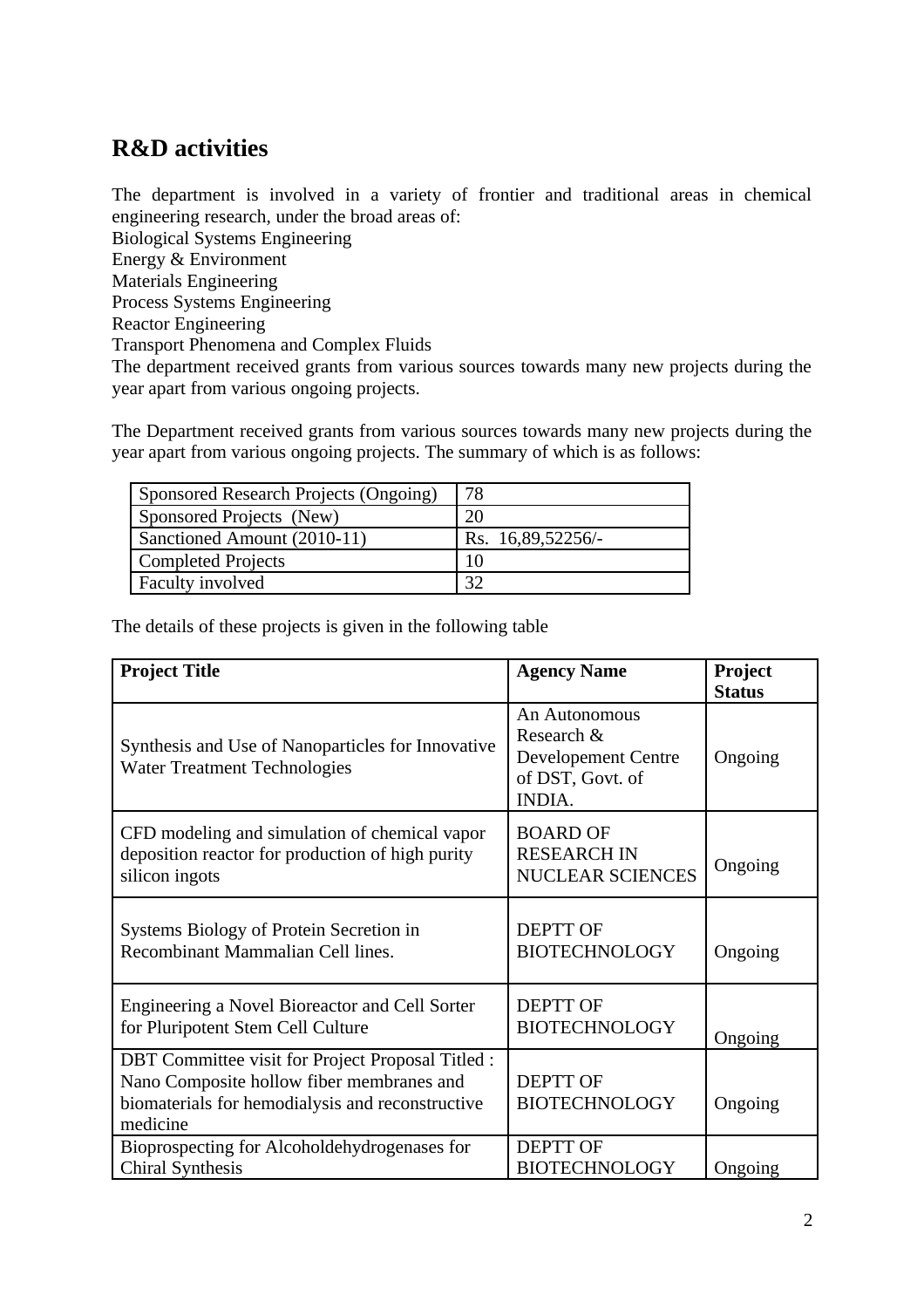| Multivariable Control Scheme for Gas Turbines<br>using the Model Predictive Control Strategy                                                   | Defence Research &<br>Development<br>Organisation                                                 | Ongoing |
|------------------------------------------------------------------------------------------------------------------------------------------------|---------------------------------------------------------------------------------------------------|---------|
| Review Meeting of IRHPA project of Chemical<br>Engineering                                                                                     | Department of Science<br>& Technology                                                             | Ongoing |
| <b>BIOACTIVITY STUDIES OF BHASMAS</b>                                                                                                          | <b>Department of Science</b><br>& Technology                                                      | Ongoing |
| Nanoparticles in Traditional Medicine may lead to<br>New Medical Chemistry: A Study of Bhasmas<br><b>Using Modern Sciences</b>                 | <b>Department of Science</b><br>& Technology                                                      | Ongoing |
| Saltation and attrition of solid particles in<br>pneumatic conveying systems                                                                   | <b>Department of Science</b><br>& Technology                                                      | Ongoing |
| SERC School on Introduction to Systems and<br><b>Sythetic Biology for Scientists and Engineers</b>                                             | Department of Science<br>& Technology                                                             | Ongoing |
| WOS-A "Genomic scale modeling of gene<br>regulatory networks cross-linking metabolic and<br>signaling pathways for a spexified phenotype"      | Department of Science<br>& Technology                                                             | Ongoing |
| Study of Distribution of Counter-ions around ionic<br>Micelles using SANS and SAXS                                                             | <b>Department of Science</b><br>& Technology                                                      | Ongoing |
| <b>Engineering Silver Nanoparticle Impregnated</b><br><b>Activated Carbon for Water Purification</b>                                           | Department of Science<br>& Technology                                                             | Ongoing |
| <b>IITB-Centre of Excellence in Climate Studies</b><br>(IITB-CECS)                                                                             | Department of Science<br>& Technology                                                             | Ongoing |
| PHASE -II, HOMEOPATHY: AN<br><b>INVESTIGATION BASED ON CONCEPTS OF</b><br><b>NANOMEDICINE</b>                                                  | <b>DONATION</b>                                                                                   | Ongoing |
| IFCPAR Industrial Research Project No.7114-Air<br>Pollution                                                                                    | <b>INDO-FRENCH</b><br><b>CENTRE FOR THE</b><br>PROMOTION OF<br><b>ADVANCED</b><br><b>RESEARCH</b> | Ongoing |
| FOSSEE: Free/Open Source Software in Science<br>and Engineering Education (Assimilation of Open<br>source Software in Science and Engineering) | Ministry of Human<br><b>Resource Development</b>                                                  | Ongoing |
| Transport and Rxn Engg RT Labs                                                                                                                 | Ministry of Human<br><b>Resource Development</b>                                                  | Ongoing |
| GNUKhata - Open source software                                                                                                                | Ministry of Human<br><b>Resource Development</b>                                                  | Ongoing |
| Award of Post Doctoral Fellowship for Women<br>for 2009-10/2010-11 (category -Gen)                                                             | <b>University Grant</b><br>Commission                                                             | Ongoing |

# **Consultancy projects:**

The department undertook 9 jobs generating Rs. Rs.2229563/- The total number of faculty involved 06.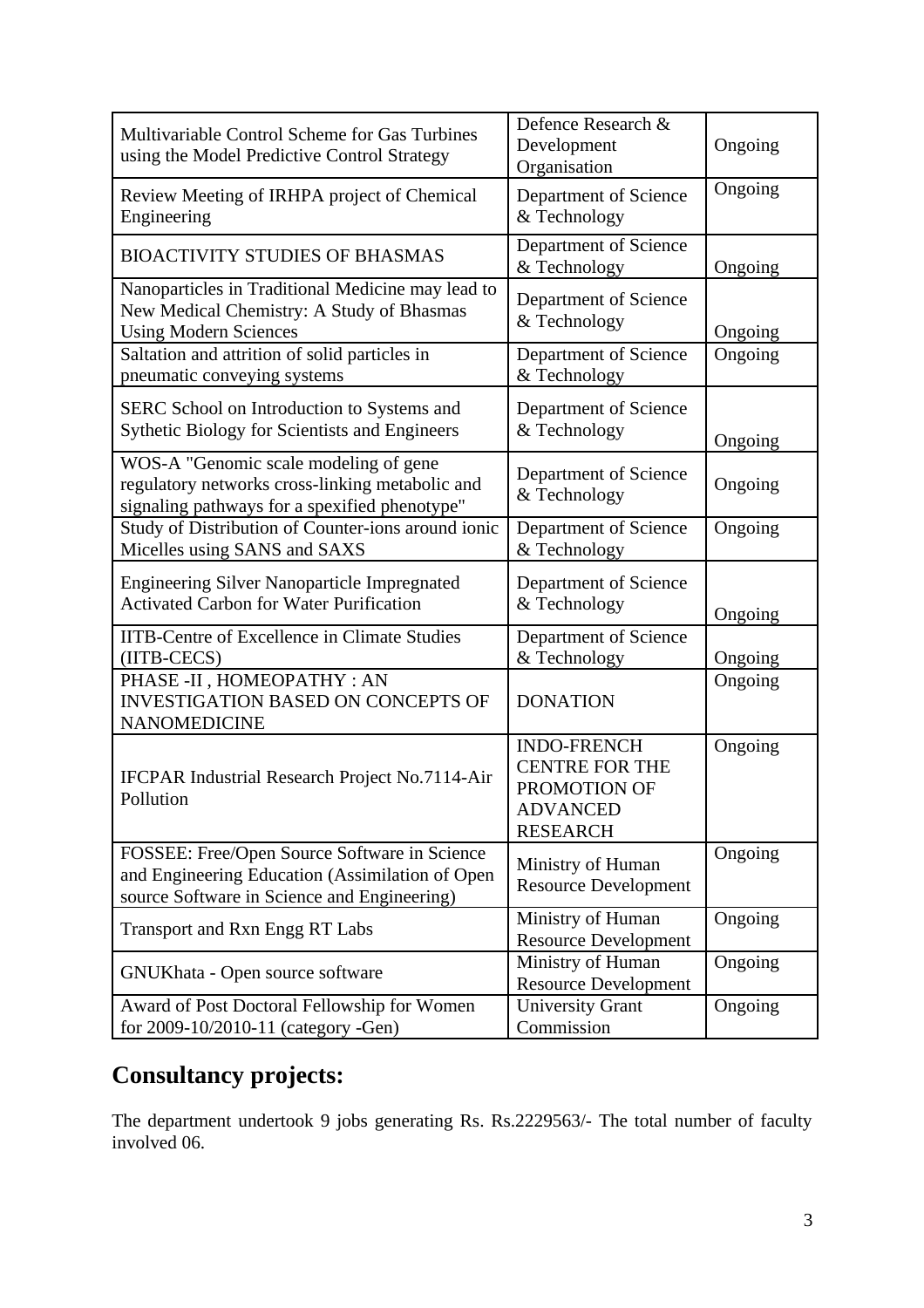## **Extension activities:**

## **CEP courses:**

Nil

**Symposium**

Research Scholars' Symposium 2012 Azeotropy 2011

## **Seminars:**

## **Convener: Prof. P.W. Wangikar**

- • [Mr. Chandrashekar Shankar's Talk](http://www.che.iitb.ac.in/online/events/mr-chandrashekar-shankars-talk) "Molecular Design of Materials- Application to Mechanical Properties of Network Polymers" 22 Mar 2012, CEO Vision Earthcare SINE IITB
- Dr. Bala Raghunath's Talk "Designing and Scaling a Robust Biopharmaceutical Manufacturing Process" 12 Mar 2012, Director of Biomanufacturing Sciences Network for Asia.
- Dr. Bala Raghunath's Talk "Sizing of Robust & Cost Effective Filtration Processes Using Safety Factors" 12 Mar 2012, Director of Biomanufacturing Sciences Network for Asia.
- Dr. Amit Dutta's Talk "Macromolecules at Solid-Liquid Interfaces" 27 Feb 2012, National Institute of Standards and Technology, 100 Bureau Drive, Gaithersburg, MD 20899, USA

• Dr. Partha Sarathi Goswami's Talk "Particle dynamics in a turbulent particle-gas suspension at high Stokes number", 16 Feb 2012, CSIR-Centre for Mathematical Modeling and Computer Simulation, Bangalore.

• Dr. Saurav Datta's Talk

"Advanced Membrane Technologies – Experimental Study and Theoretical Analysis" 02 Feb 2012, Research Engineer at Energy Systems Division,Argonne National Laboratory, USA

• Dr. Lopamudra Giri's Talk "Emerging topics at the interface of Engineering and Biology.", 30 Jan 2012, Department of Anesthesiology, Washington University, School of Medicine, St Louis.

• Rajesh N. Davé[, 's Talk](http://www.che.iitb.ac.in/online/events/dr-basavarajs-talk) "Particle Engineering for Pharmaceutical Applications", 27 Jan 2012, Distinguished Professor of Chemical Biological and Pharmaceutical Engineering, NJIT Site-Leader, NSF-ERC on Structured Organic Particulate Systems New Jersey Institute of Technology, Newark, NJ, USA.

- Dr. Venkata Ramana Gundabal[a 's Talk](http://www.che.iitb.ac.in/online/events/prof-mathews-talk) "Microfluidics Routes to Droplet Generation and Cell Microencapsulation" 19 Jan 2012, Postdoctoral fellow at Georgia Institute of Technology, USA.
- Dr Aruna Mohan's Talk "Field-Theoretic Modeling of Supramolecular Polymer Networks and Gels" 12 Jan 2012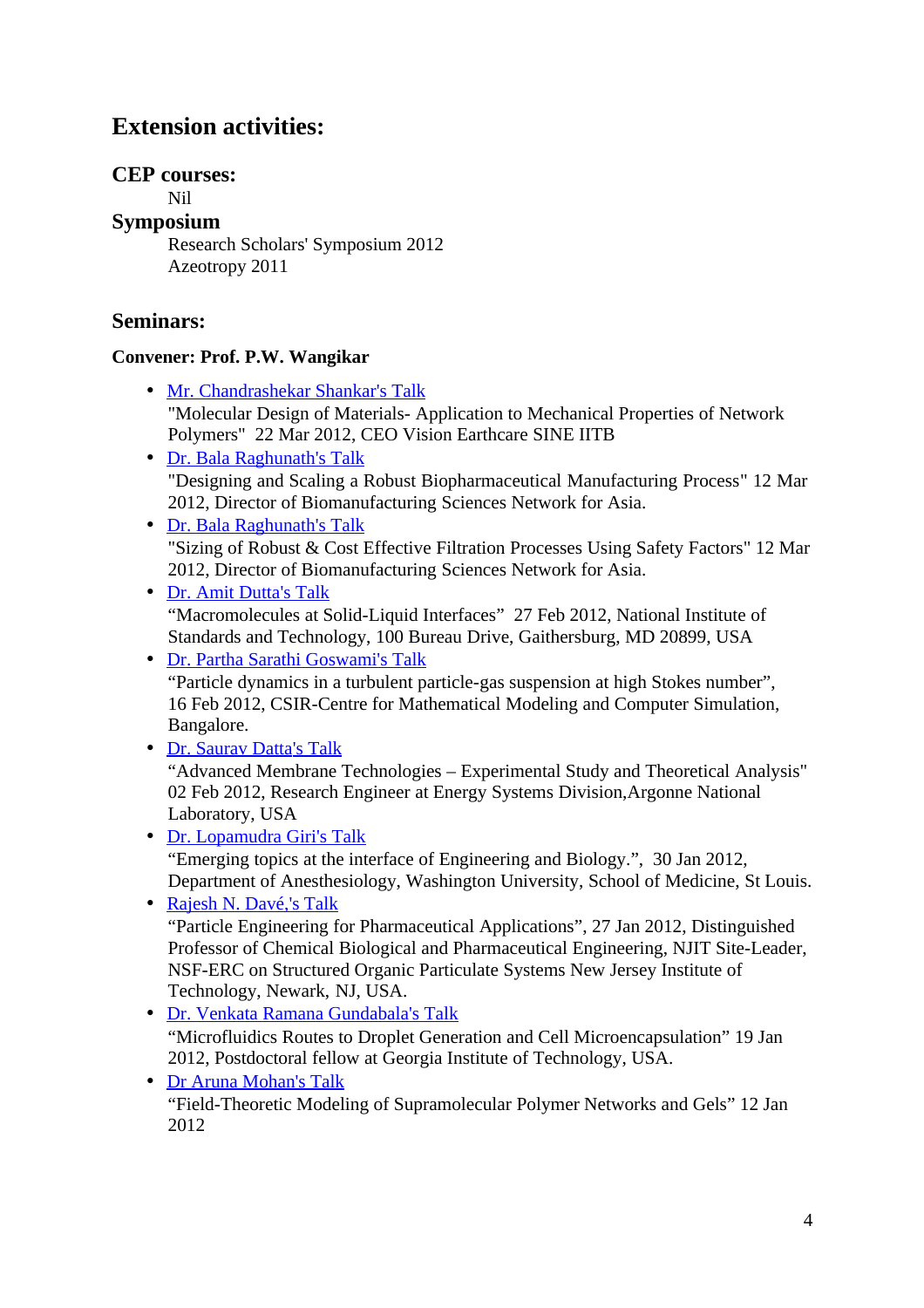- Prof. David H. Gracias Johns's Talk "Three-Dimensional Self-Assembly at Small Size Scales" 13 Jan 2012 , Johns Hopkins University Baltimore, USA
- Dr. Jacob Eapen's Talk "Classical Nature of Thermal Conduction in Nanofluids", 12 Jan 2012, Department of Nuclear Engineering,North Carolina State University, USA
- Dr. Jagan Mahadeva[n 's Talk](http://www.che.iitb.ac.in/online/events/dr-shreekumars-talk) "Impact of Capillary-Driven liquid films on salt crystallization", 02 Jan 2012, University of Tulsa
- Dr. Parag A. Deshpande's Talk "Shifting the metal-on-support paradigm to metal-in-support paradigm: Novel heterogeneous catalysis by not-so-novel compounds, 19 Dec 2011
- • [Dr. Vipasha Soni's talk](http://www.che.iitb.ac.in/online/events/dr-sachins-talk) "Simultaneous model-based design of process and assisting structured materials", 1 Dec 2011, Senior Project Engineer, BASF SE, Germany
- Prof. Mukta Tripathi's Talk "Phase Behavior of Anisotropic Colloids" 28 Nov 2011. Department of Chemical Engineering, IIT Gandhinagar
- Prof. Murray Gray's Talk "Development and Management of New Energy Supplies: Canada's Experience with Unconventional Energy Development.", 11 Aug 2011, Department of Chemical and Materials Engineering University of Alberta, Edmonton, Canada.

• Prof. Murray Gray's Talk "Processing of Complex Nano-Structured Fluids: Fundamental Gaps in Engineering and Chemistry for Processing Heavy Petroleum Fractions", 15 Nov 2011, Department of Chemical and Materials Engineering University of Alberta, Edmonton, Canada.

- • [Dr Jyoti Seth's Talk](http://www.che.iitb.ac.in/online/events/dr-gauravs-talk) "Inhomogeneous Flow of Soft Particle Pastes & Use of Emulsions for Energy Efficient Combustion." 13 Sep 2011
- Dr. Jyoti Phirani's Talk "Methane Production from Hydrate Bearing Sediments", 21 Sep 2011, University of Houston, Houston
- • [Prof. Sharad Bhartiya's Talk](http://www.che.iitb.ac.in/online/events/prof-upendras-talk) "Overview of Process Systems Engineering activities at IITB.", 8 Sep 2011, Department of Chemical Engineering, I.I.T. Bombay
- Dr. Ashish Lele's Talk "From Molecular Structure to Polymer Processing: Bridging length and time scales.", 25 Aug 2011, Polymer Science and Engineering Division National Chemical Laboratory
- Prof. Ashutosh Sharma's Talk "Self-organized Meso-Fabrication and Functionalities in Highly Confined Soft Materials", 17 Aug 2011. IIT Kanpur
- • [Mr. P. D. Samudra's Talk](http://www.che.iitb.ac.in/online/events/mr-nagrajs-talk) "lecture by our alumnus Mr. P.D Samudra, Ex. Director, UHDE India", 10 Aug 2011. Executive Director, UHDE India.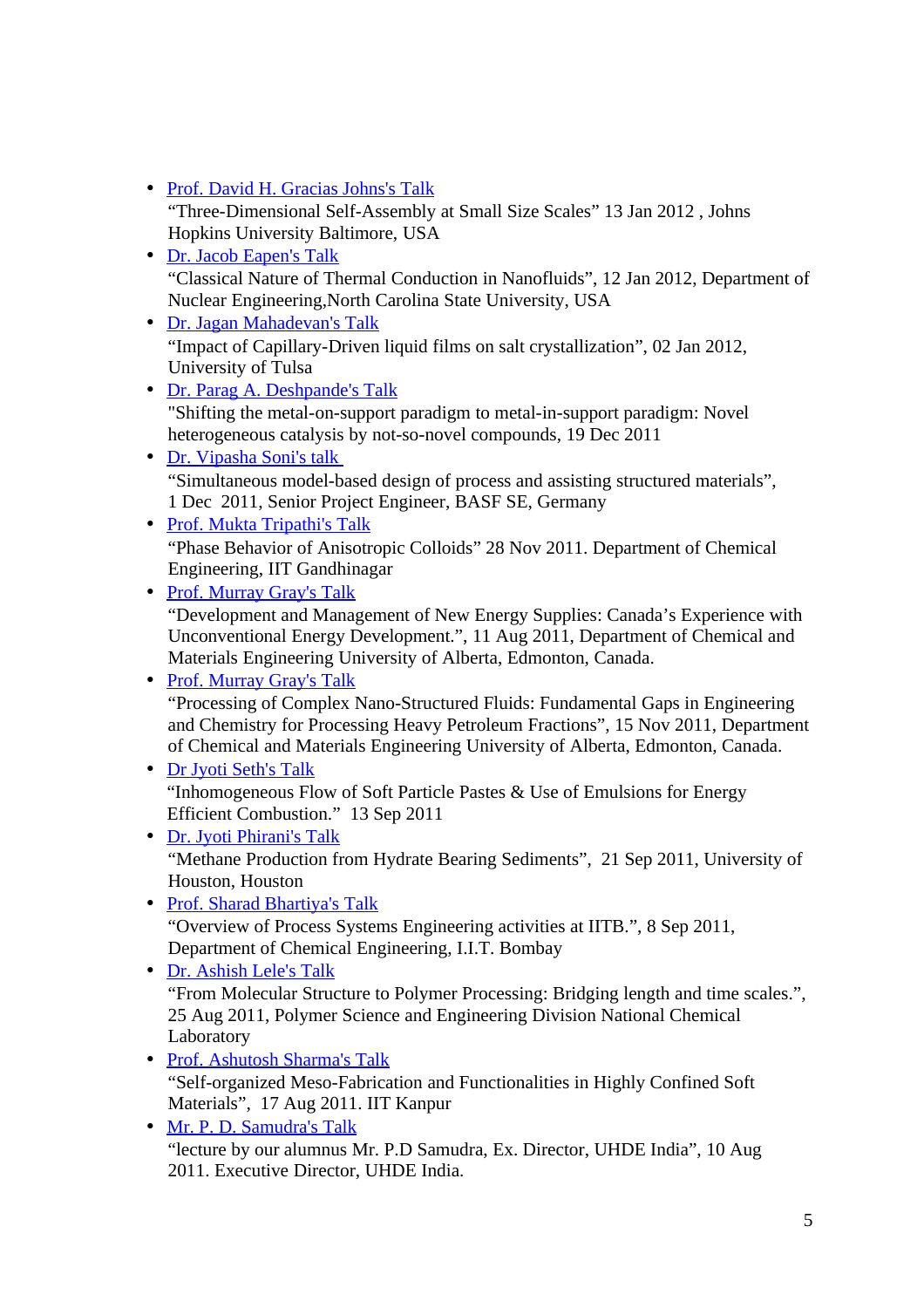• Dr. Anshu Anand's Talk

"Modeling and Simulation of Particulate Flow", 10 Aug, 11, University of Colorado at Boulder

- Dr. Benno Lueke's Talk "Industrial Electrolysis of sodium chloride brine and HCl - Status and further developments." 4 Aug 2011, Managing Director, UHDE India Private Limited
- • [Arindam Sarkar Talks thru Skype](http://www.che.iitb.ac.in/online/events/arindam-sarkar-talks-thru-skype) "Electrochemical Oxygen Reduction on non platinum, low platinum and non noble metal electrocatalyst.", Lawrence Berkeley National Laboratory, CA, 15 Jun 2011
- • [Dr. Pratyush Dayal's Talk](http://www.che.iitb.ac.in/online/events/dr-ketans-talk) thru Skype "Modeling active self-oscillating gels that follow complex paths"., 15 Jun 2011, Dr Prankul Middha, GexCon AS, Bergen, Norway)
- • [Dr. Prankul Middha's Talk](http://www.che.iitb.ac.in/online/events/dr-aninditas-talk) thru Skype "The use of CFD for explosion safety studies on process facilities", 14 Jan 2011
- • [Dr. Yogendra Shastri's Talk](http://www.che.iitb.ac.in/online/events/dr-guruswamys-talk) thru Skype

"Techno-economic feasibility analysis of bioenergy feedstock production using optimization and simulation models". 14 Jun 2011, Visiting Research Assistant Professor Energy Biosciences Institute & Department of Agricultural and Biological Engineering University of Illinois at Urbana-Champaign

- • [Dr. Ethayaraja Mani's Talk](http://www.che.iitb.ac.in/online/events/dr-rahuls-talk) "Modeling of Self-assembling Colloids". 03 Jun 2011. Van't Hoff Institute for Molecular Sciences, University of Amsterdam, The Netherlands.
- • [Dr. Subhasis Ghoshal's Talk](http://www.che.iitb.ac.in/online/events/dr-subhasis-ghoshals-talk) "Nanoparticles for Groundwater Remediation" Department of Civil Engineering, McGill University, Montreal, Canada
- • [Dr. K. S. Gandhi's Talk](http://www.che.iitb.ac.in/online/events/dr-william-d-provines-talk) "Hopes & Fears for IITs: View from the Sidelines.", 06 April 2011., IISc Bangalore)
- • [Dr. K. S. Gandhi's Talk](http://www.che.iitb.ac.in/online/events/dr-william-d-provines-talk) "Nature vs. Nurture: Case of problem solving". 05 April 2011, IISc Bangalore)

• Dr. Jaydevsingh M. Gohil's Talk "Reverse osmosis thin film composite membranes: Studies into structure, property, and function". 01 April 2011., Post Doctoral Fellow Chemical Engineering Department,indian Institute of Technology Bombay

# **Conferences /Symposia/Workshops and Seminars (participated):**

## [A. K. Suresh](http://www.che.iitb.ac.in/online/faculty/a-k-suresh)

- Young Investigators Meeting (YIM-2011), Cambridge, Massachussetts, USA. Oct 8- 10, 2011.
- Visited the Department of Energy, Environment and Chemical Engineering in the Washington University in St Louis to discuss collaborative efforts between IITBombay and WUStL. Also delivered a talk. Oct 13-15, 2011.
- Visited the research division of Dow Chemicals Co. at their headquarters in Midland, MI, USA for project-related discussions. Also delivered two talks. Oct 17, 2011.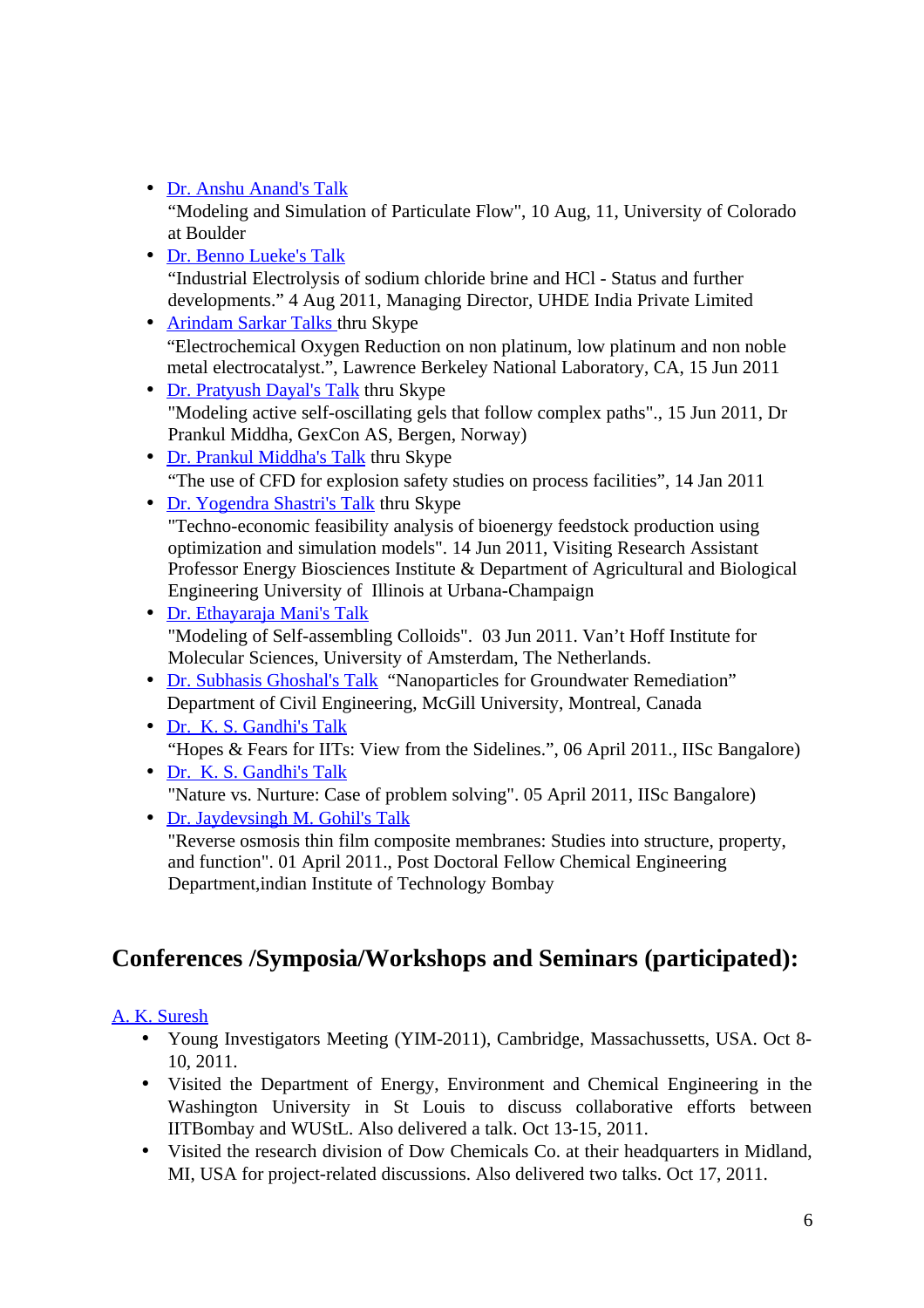• Visited the University of Southern California, LA, USA, as part of a delegation to discuss Institution-level collaborations. Oct 11, 2011.

## [Chandra Venkataraman](http://www.che.iitb.ac.in/online/faculty/chandra-venkataraman)

- Climate footprint of selected Indian emission sectors", presented at National Research Conference on Climate Change, Indian Institute of Technology Delhi, November 5-6, 2011.
- "Data assimilation using optimal interpolation: Correcting chemical transport model predictions with satellite observations", presented at National Research Conference on Climate Change, Indian Institute of Technology Delhi, November 5-6, 2011.
- presented at A Stakeholder Consultation Workshop on Brick Kiln Performance & Roadmap for Cleaner Brick Manufacturing in India, Shakti Sustainable Energy Foundation, India Habitat Centre, New Delhi, September 9, 2011.

#### [Ganesh Viswanathan](http://www.che.iitb.ac.in/online/faculty/ganesh-viswanathan)

- International Conference on Mathematical and Theoretical Biology
- 2nd Indo-German Workshop on Recent Advances in Reaction and Separation Processes

#### [Jayesh Bellare](http://www.che.iitb.ac.in/online/faculty/jayesh-bellare)

- "11th Meeting of the Task Force on Nanotechnology Platform" on 13-14 January 2012 at JNCASR, Bangalore.
- Chaired a session at "Advance in Electron Microscopy in Virology research and 3D Imaging: The Road Ahead" on 20-21 October 2011 at National Institute of Virology, Pune.

## [Kannan M Moudgalya](http://www.che.iitb.ac.in/online/faculty/kannan-m-moudgalya)

- "LaTeX training through spoken tutorials" in annual international event TUG 2011 held on 21 October 2011 at Trivandrum.
- "Spoken Tutorials For Employment, IT Literacy and Bridging Digital Divide" at the International Conference on Technology Enhanced Education held on 4 January 2012 at Amrita University, Kollam.
- "Inclusive, Collaborative, Education through Spoken Tutorials" at the International Conference on Emerging Green Technologies held on 29 July 2011 at Periyar Maniammai University, Thanjavur

#### [Mahesh S Tirumkudulu](http://www.che.iitb.ac.in/online/faculty/mahesh-s-tirumkudulu)

• "Ultimate strength of a colloidal packing saturated with a solven ", IUTAM Symposium on MOBILE PARTICULATE SYSTEMS: Kinematics, Rheology and Complex Phenomena, held from January 23 - 27, 2012, at Bangalore, India

#### [Mani Bhushan](http://www.che.iitb.ac.in/online/faculty/mani-bhushan)

• "Robust Reallocation and Upgrade of Sensor Networks for Fault Diagnosis", at the 21st European Symposium on Computer Aided Process Engineering- ESCAPE 21, Greece, May 2011.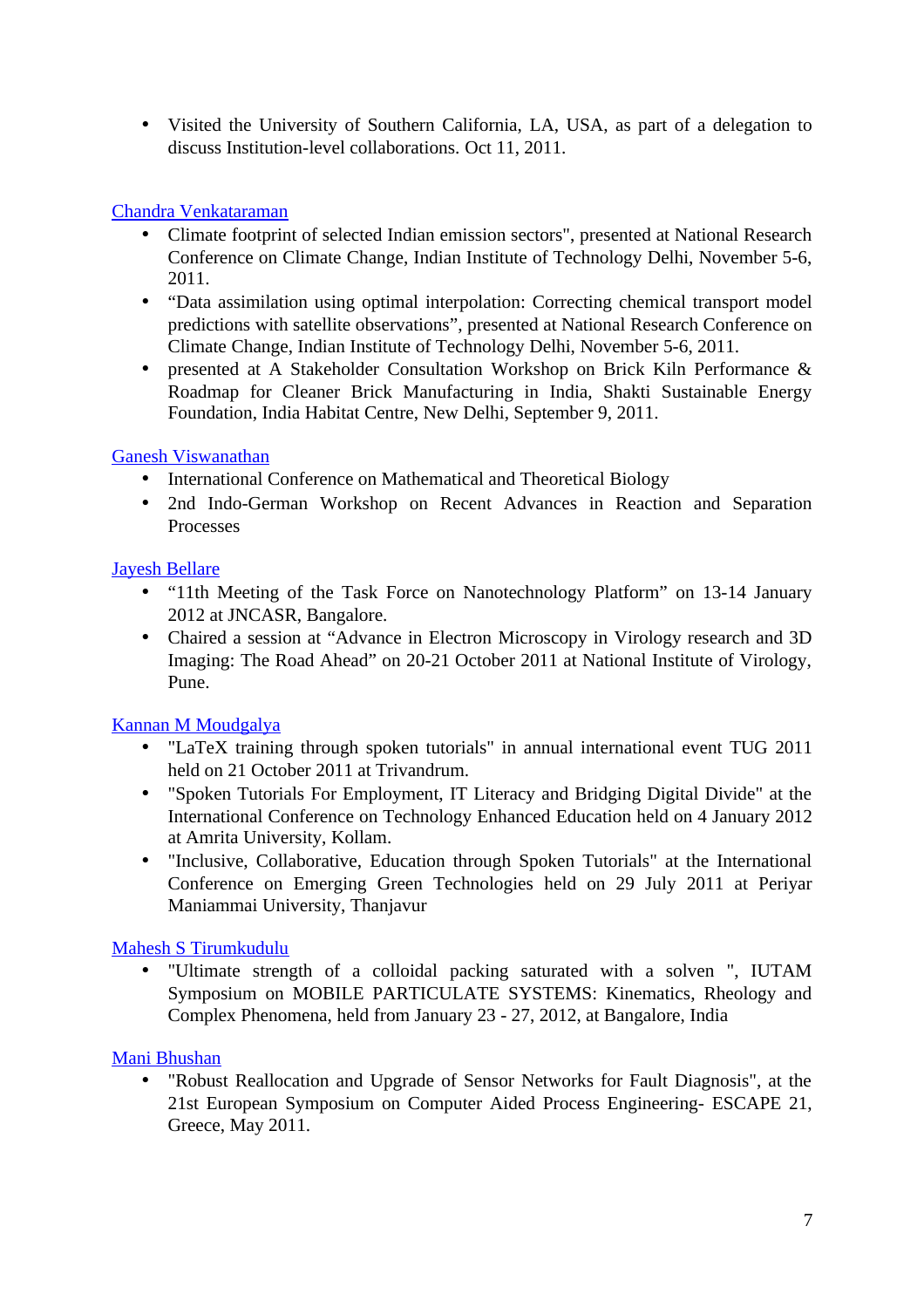#### [Madhu Vinjamur](http://www.che.iitb.ac.in/online/faculty/madhu-vinjamur)

- "A simple method to optimize drying conditions in multi-zone dryers for polymer coatings," in Asian Coating Workshop, held July 4-5, 2011, at Fukuoka, Japan.
- "Rate constant of homogeneous acid catalyzed reactions is re-defined using Taguchi approach," Chemference, Bangalore, India, September 23-24, 2011
- "Taguchi approach to investigate the rate constant of homogeneous acid catalyzed reactions," International Symposium on Relations between Homogeneous and Heterogeneous Catalysis, Berlin, Germany, September 11-16, 2011

#### [Pramod P Wangikar](http://www.che.iitb.ac.in/online/faculty/pramod-p-wangikar)

- ESF-EMBO conference on Molecular Bioenergetics of Cyanobacteria: From Cell to Community held at Sant Feliu de Guixols, Spain during April 10-15, 2011 (http://www.esf.org/index.php?id=7180).
- A workshop "Cyanobacterial Metabolism: Models and Validation", to be held between Sunday, 26 June 2011 and Wednesday, 29 June 2011, at The Abbey Resort, 269 Fontana Blvd., Fontana, Wisconsin, 53125 USA
- Indo-US workshop on Biocomputing (ISB 2011) held at Calicut, India during September 12-13, 2011.

#### P. Sunthar

- "Presented a talk "Self-assembly of Vesicles in a low Peclet Number Mixing of Phases: Experiments and Possible Mechanism" in the National SERC Symposium on Complex Fluids, 6--7 January 2012, at IIT Guwahati. .
- "Presented a poster & quot: Anamolous fingering in Vesicle Suspensions & quot:, in an International <em>IUTAM Symposium on Mobile Particulate Systems</em>, 23--27 January 2012, Bangalore.

#### [Rochish Thaokar](http://www.che.iitb.ac.in/online/faculty/rochish-thaokar)

- Asia Pacific Chemical Engineering Congress, 21-24 February, 2012, Singapore IUTAM on Particulate matter, Jan 24-30, 2012, Bangalore
- Complex Fluids Symposium, Jan 3-7, 2012, IIT Guwahati
- Advanced Instabilitiy Methods, Jan 21-24, IIT Bombay
- National Symposium on Fluid Mechanics and Fluid Power, 17-20 December, 2011, Bhopal

#### [Rajdip Bandyopadhyaya](http://www.che.iitb.ac.in/online/faculty/rajdip-bandyopadhyaya)

• Delivered a lecture on: Aqueous dispersion of magnetite nanoparticles: Synthesis mechanism, cellular uptake and state of dispersion, American Chemical Society's Colloid and Surface Science Symposium, Montreal, June, 2011.

#### [Sharad Bhartiya](http://www.che.iitb.ac.in/online/faculty/sharad-bhartiya)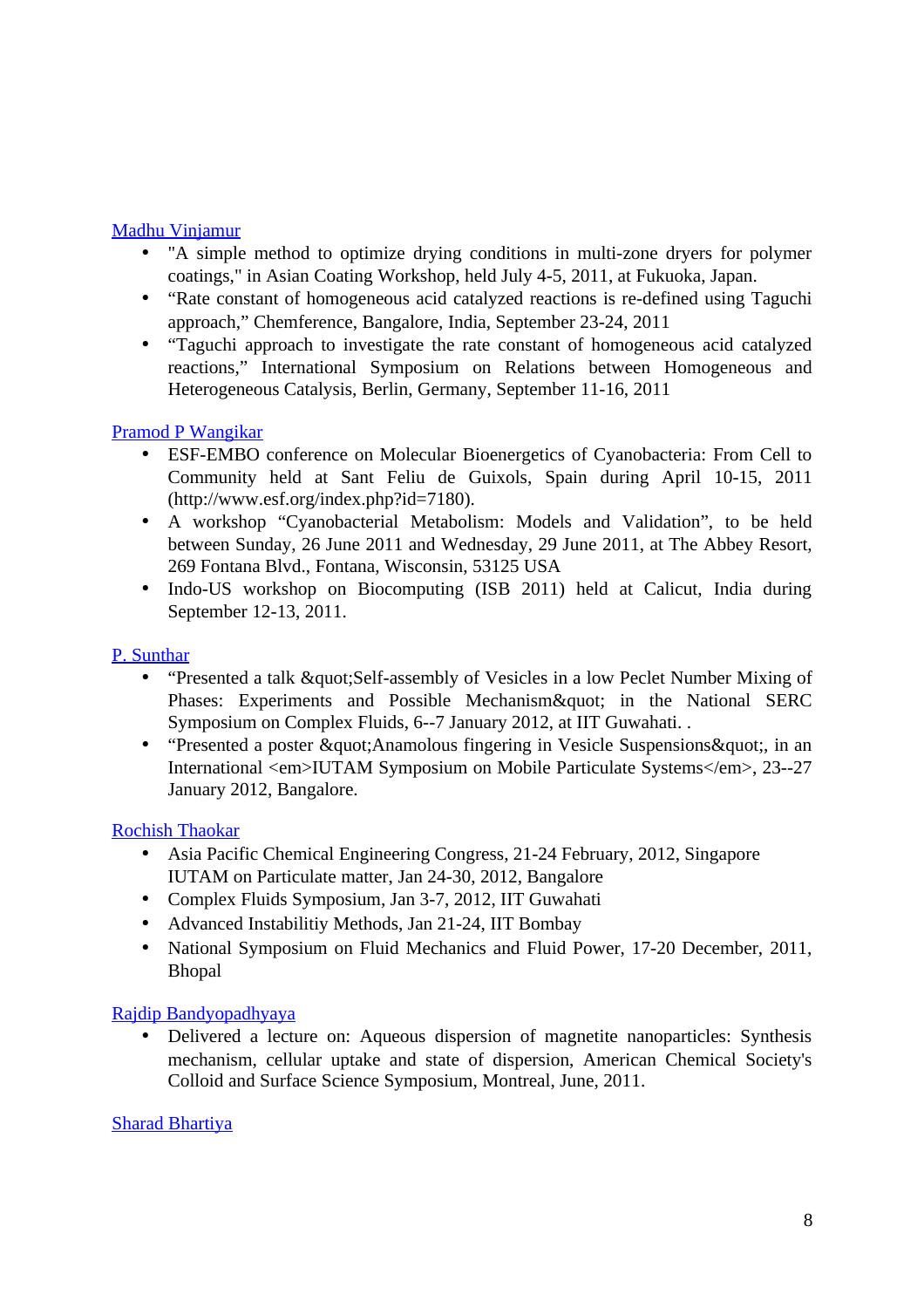"Online Batch Digester Monitoring & Control of Kappa Number in Indian Pulp & Paper Mills", Workshop on Dissemination of Information on Issues Addressed under Cess Supported R & D Projects, New Delhi, August 17, (2011)

### [V. M. Naik](http://www.che.iitb.ac.in/online/faculty/v-m-naik)

- Young Investigators Meeting (YIM-2011), Cambridge, Massachussetts, USA, Oct 8-10, 2011.
- Visited the Department of Energy, Environment and Chemical Engineering in the Washington University in St Louis to discuss collaborative efforts between IITBombay and WUStL. Also delivered a talk. Oct 13-15, 2011.
- Visited the research division of Dow Chemicals Co. at their headquarters in Midland, MI, USA for project-related discussions. Also delivered two talks. Oct 17, 2011.
- Visited the University of Southern California, LA, USA, as part of a delegation to discuss Institution-level collaborations. Oct 11, 2011.

#### [Vinay A. Juvekar](http://www.che.iitb.ac.in/online/faculty/vinay-a-juvekar)

• presented paper in ISEAC International Symposium cum Workshop on Electrochemistry, Dec 7-10, 2011 , Goa, India

## **Invited Lectures:**

## **Invited Lectures: National/International**

#### [A. K. Suresh](http://www.che.iitb.ac.in/online/faculty/a-k-suresh)

- Understanding the influence of synthesis conditions on Structure and performance of TFC membranes for RO, Dow Research, Midland, Michigan, USA, Oct 17, 2011.
- Reaction-transport coupled systems in Chemical engineering, Dow Research, Midland, Ohio, USA, Oct 17, 2011.
- Thin polymeric films by Interfacial polycondensation at liquid-liquid and polymerliquid interfaces: Experiments and Modelling. WUStL, St.Louis, MO, USA. Oct 14, 2011.

#### [Chandra Venkataraman](http://www.che.iitb.ac.in/online/faculty/chandra-venkataraman)

• "Aerosol chemistry and climate effects in the south Asian region," in Workshop on Atmospheric Chemistry in South Asia: Progress and Emerging Issues, Indian Institute of Science Education and Research Mohali (IISER), Mohali, Punjab, India, March 5- 6, 2012

#### [Devang V. Khakhar](http://www.che.iitb.ac.in/online/faculty/devang-v-khakhar)

- Challenges in Modeling Complex Flows, India Science Lab, GM Global R&D Symposium on "Modeling and Simulation Challenges in the Design and Development of Future Vehicles" Monday, Nov 14, 2011, Bangalore
- Chemical Engineering in the 21st Century, Seventh Champakbhai Choksey Endowment Lecture Dwarkada J. Sanghvi College of Engineering, March 24, 2012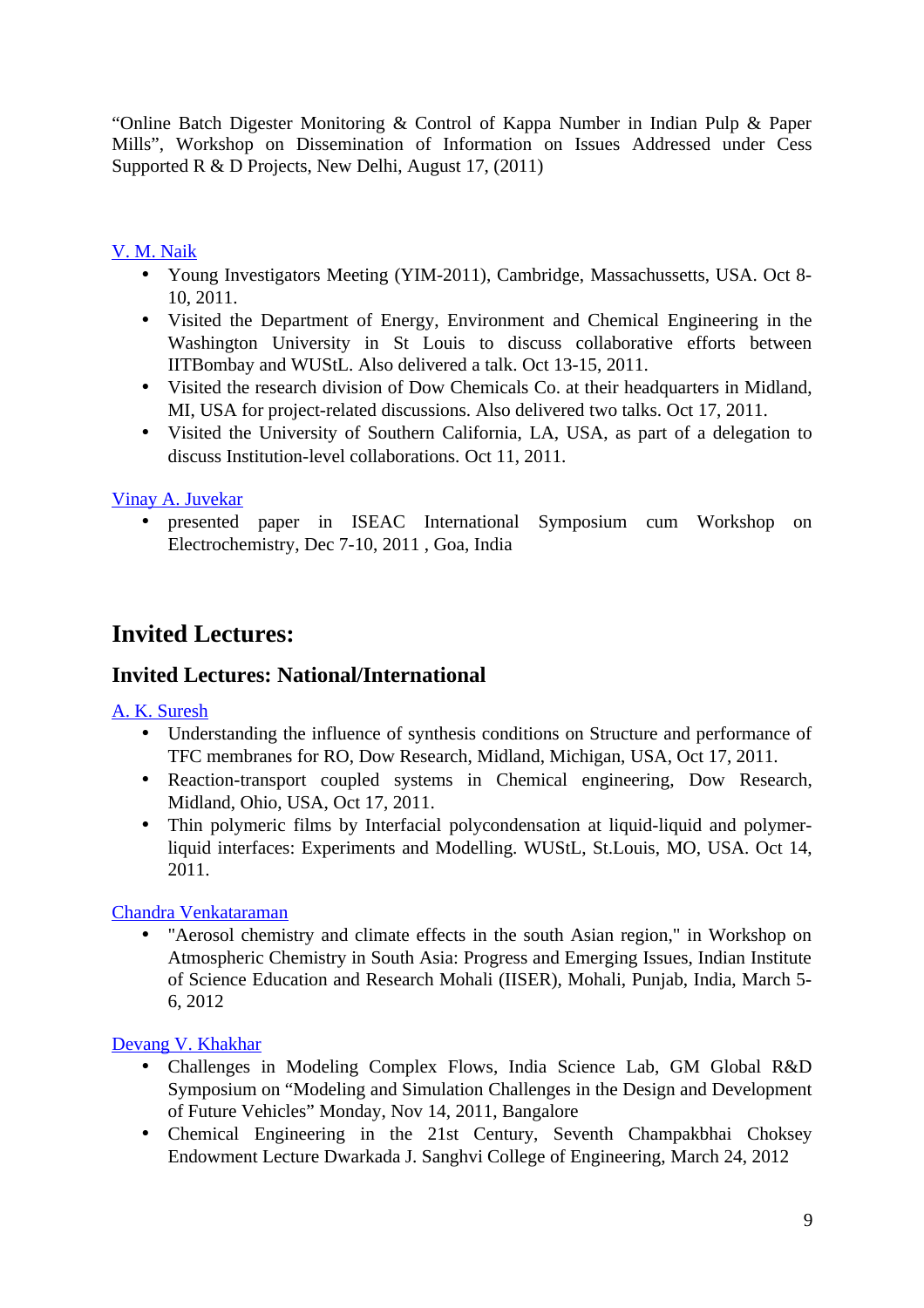• Rheology and Segregation of Granular Mixtures in Dense Flows, Unifying Concepts in Materials, J. A. Krumhansl Symposium, 6-8 February, 2012, NCBS, Bangalore

#### [Ganesh Viswanathan](http://www.che.iitb.ac.in/online/faculty/ganesh-viswanathan)

- Hot zone formation and dynamics in catalytic packed-bed reactors, 2nd Indo-German workshop on Recent advances in reaction and separation processes, Bad Herrenhalb, Germany
- Pattern formation in catalytic packed-bed reactors, National Institute of Technology Trichy, Tiruchirapalli.

#### [Jhumpa Adhikari](http://www.che.iitb.ac.in/online/faculty/jhumpa-adhikari)

• Lecture on "Molecular Simulation Techniques: NVE, NVT and NPT" in Molecular Modelling Workshop Schedule at ICT Mumbai on 29th January, 2012

#### [Janaky Narayanan](http://www.che.iitb.ac.in/online/faculty/janaky-narayanan)

• Physics Applied to Biology, Lecture at Workshop conducted for S.Y.B.Sc. students at Physics Dept., R.J.College, Mumbai

#### [Jayesh Bellare](http://www.che.iitb.ac.in/online/faculty/jayesh-bellare)

- "International Symposium on the safe use of Nanomaterials and workshop on nanomaterial safety: Status, procedures, policy and Ethical Concerns" on 1-3 February 2011 at Indian Institute of Toxicology Research, Lucknow, India
- "International Conference on Healthcare Infrastructure and Medical Technology 2011" on 2-5 February 2011 at Jawaharlal auditorium, AIIMS, New Delhi, India.
- "Monash Academy Annual Symposium 2011" on 17-19 February 2011 at Victor Menezes Convention Center.
- "Nanotechnology-An update" on 22 February 2011at Mini Auditorium, Juhu Campus, S.N.D.T Women's University, Mumbai.
- "Trends in Electron Microscopy in Frontier Science" on 24 March 2011 at Rabindra-Okakura Bhaban, Kolkata
- "Reminiscence-2011 Alumni-Meet of Ex. M.D. (HOM) Students" on 23 April 2011 at Sonajirao Kshirsagar Homeopathy Medical College, BEED.
- "Nanotechnology and its applications" on 09 May 2011at BARC
- "International Conference on electron microscopy and XXXII Annual meeting of EMSI" on6-8 July 2011at Hyderabad.
- "International Conference on electron microscopy and XXXII Annual meeting of EMSI" on6-8 July 2011at Hyderabad.
- "Technology vision 2035 Programme Brainstorming meeting on medical science and health care" on 06 September 2011 at TIFAC, IIT Delhi, New Delhi.
- "Nanotechnology: Homoeopathy Perspective" on04 November 2011 at Bakson College, YMCA Auditorium, Greater Noida.
- "A Symposium on Maharashtra Biotechnology day Celebration" on 14 November 2011 at Durbar Hall, Haffkine Institute, Parel, Mumbai.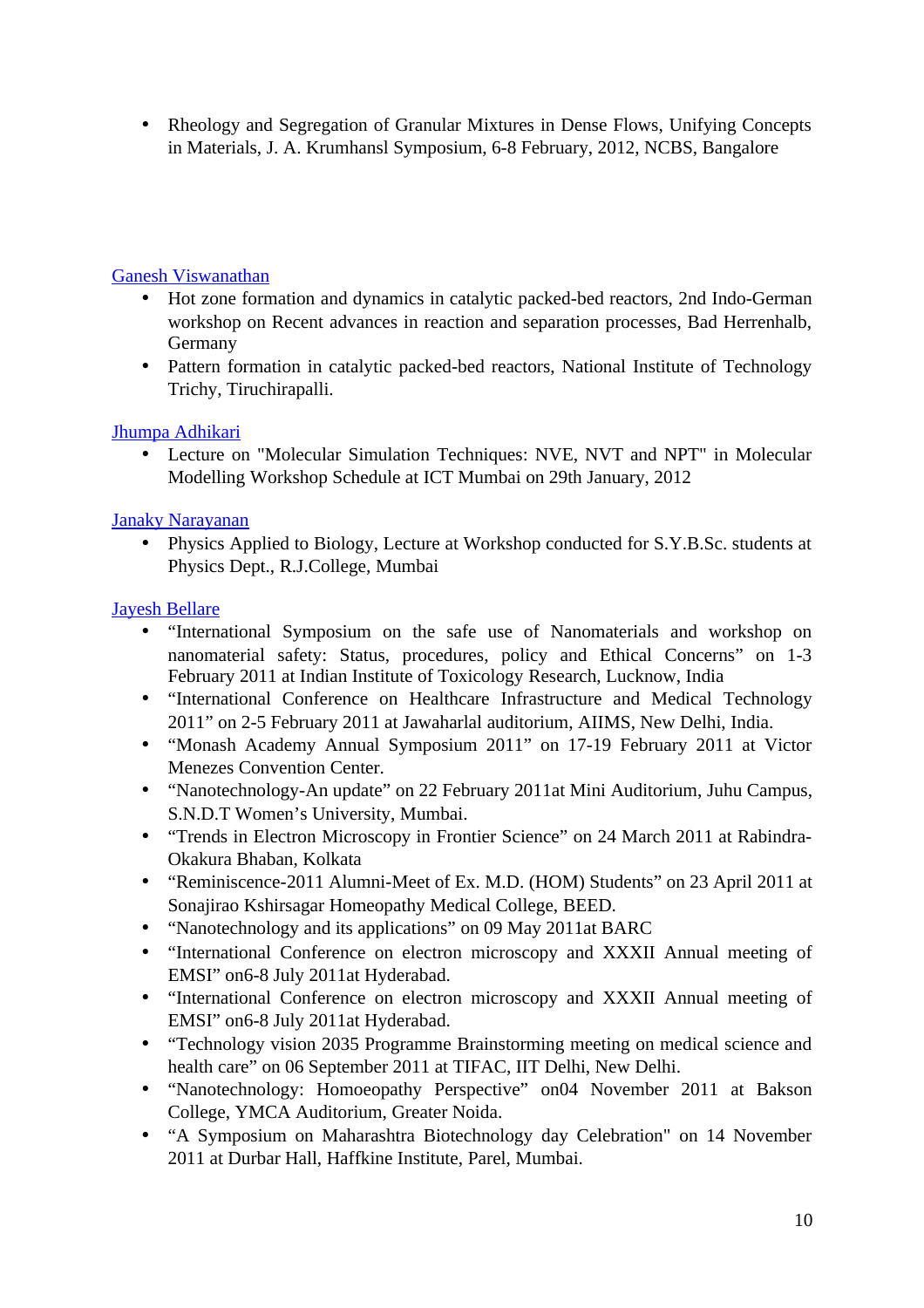- "Workshop on Electron microscopy" on 23-25 November 2011 at Institute of Physics, Bhubaneswar
- "1st International Workshop on Nanoparticles and their applications in Medicine (NAM-2012)" on3-4 January 2012 at School of Medical Science and Technology, IIT Kharagpur.

## [K. V. Venkatesh](http://www.che.iitb.ac.in/online/faculty/k-v-venkatesh)

- Key note speaker at a National Conference on Transcriptome 2012 held at College of Engineering and Technology, Jalgoan
- Key note speaker at National Conference on Bioinformatics held at DY Patil Institute, New-Bombay.

#### [Kannan M Moudgalya](http://www.che.iitb.ac.in/online/faculty/kannan-m-moudgalya)

- "Education through scalable, collaborative FOSS workshops" at the WorldDidac India 2011, Global Education & Skill Summit, held on 28 September 2011, Delhi
- "Spoken Tutorials: A Collaborative Educational Technology for Inclusive Growth", Collaboration for Inclusive Growth SEARCC 2011, held on 12 December 2011, Delhi
- "Spoken Tutorials: For Employment, IT Literacy and Bridging Digital divide", National Conference on Applications of Mathematics and Computer Science, held on 10 Feb. 2012, Vaishnav College, Chennai.

#### [Madhu Vinjamur](http://www.che.iitb.ac.in/online/faculty/madhu-vinjamur)

- "How to coat thin films and dry them?" invited talk at Kyushu Institute of Technology, Kitakyushu, Japan, 6 July 2011.
- "Drying of single layer and two layer polymer films and optimization of operating conditions," invited talk at Asahi-Kasei Engineering Co., Mt. Fuji, Japan, 7 July 2011.

## [Rochish Thaokar](http://www.che.iitb.ac.in/online/faculty/rochish-thaokar)

- Lectures on Electrohydrodynamics, Complex Fluids Symposium, IIT Guwahati, January 2012
- Instability of a charged drop, Advanced Instability Methods, IIT Bombay, January 2012
- Drop Dielectrophoresis, Department of Chemical Engineering, IISc, Bangalore, March 2012

## [Rajdip Bandyopadhyaya](http://www.che.iitb.ac.in/online/faculty/rajdip-bandyopadhyaya)

- Functional Nanoparticles by the Colloidal Route: Experiments, Mechanism, Modeling, C. V. Seshadri Memorial Lecture, IIT Kanpur, Nov, 2011.
- Structure, Dynamics and Functionality of Nanoparticles in Multiphase Systems, Mumbai-Pune soft matter meeting, National Chemical Laboratory, Pune, Dec, 2011.
- Nanoporous Materials for Catalysis by Soft and Hard Templates, National workshop on the role of Materials in Catalysis, IIT Madras, Dec, 2011
- Functional Nanoparticles and Nanoporous Materials by Self Assembly: Experiments, Mechanism and Modeling, Chemistry of Functional Materials meeting, Goa, Aug, 2011.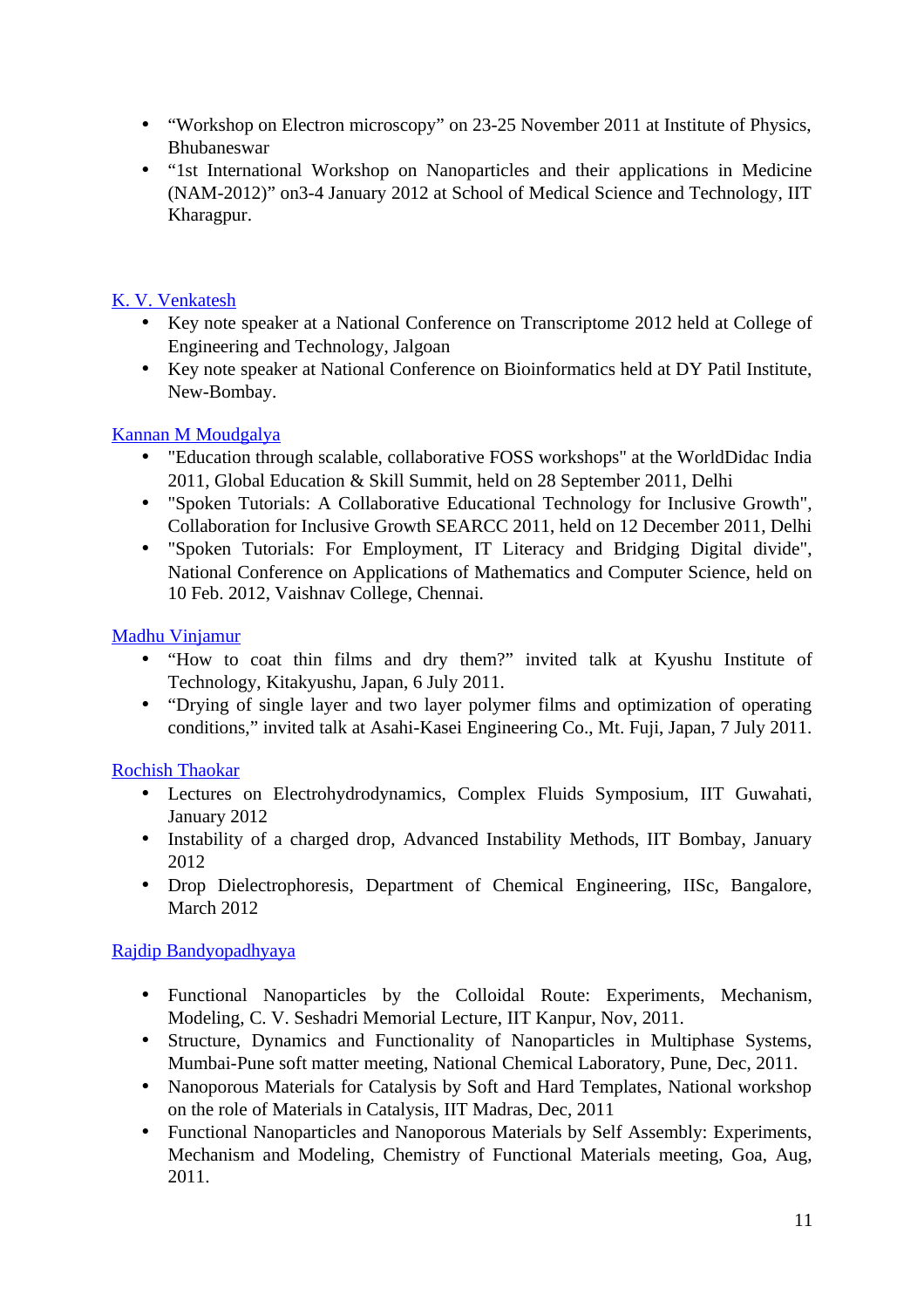#### [Sharad Bhartiya](http://www.che.iitb.ac.in/online/faculty/sharad-bhartiya)

• "Advanced Process Control: Trends and Perspectives" IIChE Seminar Series, Mumbai Chapter, Mumbai, March 16, (2012)

#### [V. M. Naik](http://www.che.iitb.ac.in/online/faculty/v-m-naik)

- "Harnessing Interfacial Phenomena for Structuring and Functionalizing Foods" in International Conference on Functional Dairy Foods organized by National Dairy Research Institute – Karnal, and Dairy Technology Society of India, 16-19th November 2011
- "Historical Evolution of Electrochemistry" in SERC School of Electrochemical Systems, IIT Bombay, Mumbai, 16 – 28th May 2011
- "Electrodynamic Manipulation of Electro-neutral Materials" in Complex Fluids & Polymer Eng Seminar Series, National Chemical Laboratory, Pune, 21st July 2011

#### [Vinay A. Juvekar](http://www.che.iitb.ac.in/online/faculty/vinay-a-juvekar)

• Key note speech at National Conference on 'Nanostructures and Nanomaterials' Department of Chemical Engineering, North Maharashtra University, Jalgaon on 28th March 2012

## **Significant Awards and Distinctions:**

#### [Chandra Venkataraman](http://www.che.iitb.ac.in/online/faculty/chandra-venkataraman)

- Institute Chair Professor, IIT Bombay
- Convener, IDP in Climate Studies, IIT Bombay
- Chair, Working Group on Black Carbon Source Influence and Atmospheric Impact, National Carbonaceous Aerosol Programme, Ministry of Environment and Forests

#### [Devang V. Khakhar](http://www.che.iitb.ac.in/online/faculty/devang-v-khakhar)

• J. C. Bose Fellowship

#### [Jayesh Bellare](http://www.che.iitb.ac.in/online/faculty/jayesh-bellare)

- Elected Fellow of Electron Microscopy Society of India
- Elected Fellow of Maharashtra Academy of Science

#### [K. V. Venkatesh](http://www.che.iitb.ac.in/online/faculty/k-v-venkatesh)

- HH Mathur Award from IIT Bombay for excellence in Applied Research, 2011.
- Hetro-Drugs GS Laddha memorial Lecture, Chemcon 2011.

#### [Mahesh S Tirumkudulu](http://www.che.iitb.ac.in/online/faculty/mahesh-s-tirumkudulu)

• Swaranjayanti Fellowship Award for the year 2010-2011

## **Honorary Work**

#### [A. K. Suresh](http://www.che.iitb.ac.in/online/faculty/a-k-suresh)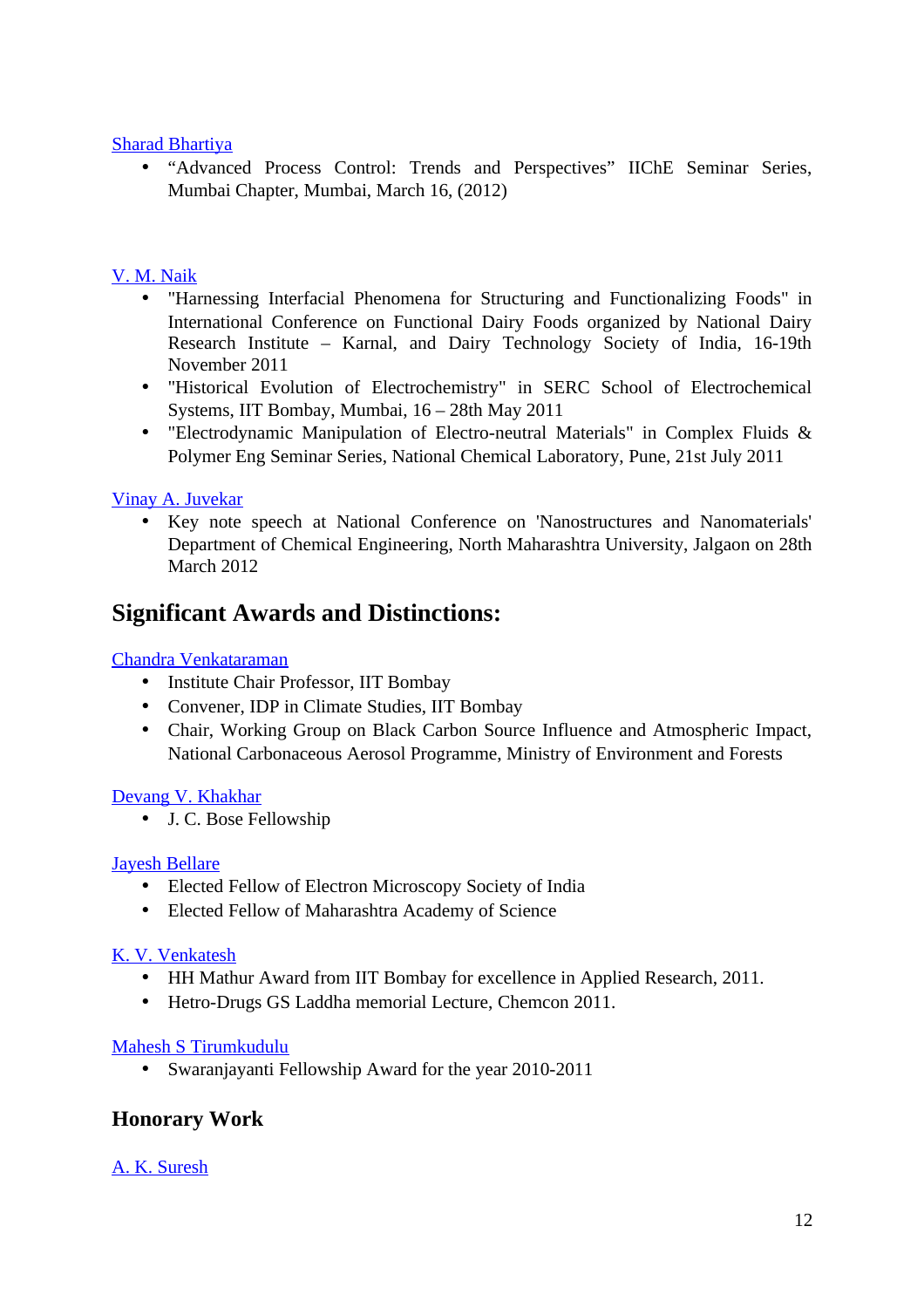• Reviewed papers for AIChE J, I&EC Research, Chem. Eng. Res. Des.

#### [Chandra Venkataraman](http://www.che.iitb.ac.in/online/faculty/chandra-venkataraman)

- Editorial Advisory Board, Tellus-B.
- Reviewer for Aerosol Science and Technology, Journal of Geophysical Research and Journal of Atmospheric Chemistry.
- Reviewer for DST-SERC proposal.

#### [Devang V. Khakhar](http://www.che.iitb.ac.in/online/faculty/devang-v-khakhar)

- Editorial Board Member, Advanced Powder Technology, Elsevier
- Member, Science Advisory Council to the Prime Minister
- Member, Governing Council, Indian Academy of Sciences
- Member, Atomic Energy Regulatory Board
- Member, Science and Engineering Research Board
- Member, Governing Council, Indian National Academy of Engineering
- Member, Governing Council, Indian National Science Academy

#### [Ganesh Viswanathan](http://www.che.iitb.ac.in/online/faculty/ganesh-viswanathan)

• Reviewed manuscripts for a) Systems and Synthetic Biology, b) Combustion Science and Technology

#### [Hemant Nanavati](http://www.che.iitb.ac.in/online/faculty/hemant-nanavati)

• Reviewed Article titled "SOLID STATE POLYMERIZATION (SSP)" for "Encyclopedia of Polymer Science and Technology", by S.N. Vouyiouka and C.D. Papaspyrides

#### [Jayesh Bellare](http://www.che.iitb.ac.in/online/faculty/jayesh-bellare)

- On the Board of Directors of Haffkine Bio Pharmaceuticals
- Vice-Chair of DBT Task Force on Bioengineering
- Member, ICMR Task Force on Biomedicine Engineering
- Member, DBT Task Force Nano Bio Technology
- Member, SBIRI Technical Committee of the DBT

#### [K. V. Venkatesh](http://www.che.iitb.ac.in/online/faculty/k-v-venkatesh)

- Associate Editor, BMC Systems Biology
- Reviewed for Biotechnology and Bioengineering, PLOS computational Biology, PLOS One.

#### [Madhu Vinjamur](http://www.che.iitb.ac.in/online/faculty/madhu-vinjamur)

• Reviewer for Powder Technology, Journal of Chemical Engg of Japan, Journal of Applied Polymer Science

#### [Mahesh S Tirumkudulu](http://www.che.iitb.ac.in/online/faculty/mahesh-s-tirumkudulu)

• *Reviewed manuscripts for Soft Matter Journal and Langmuir Journal*

#### [Mani Bhushan](http://www.che.iitb.ac.in/online/faculty/mani-bhushan)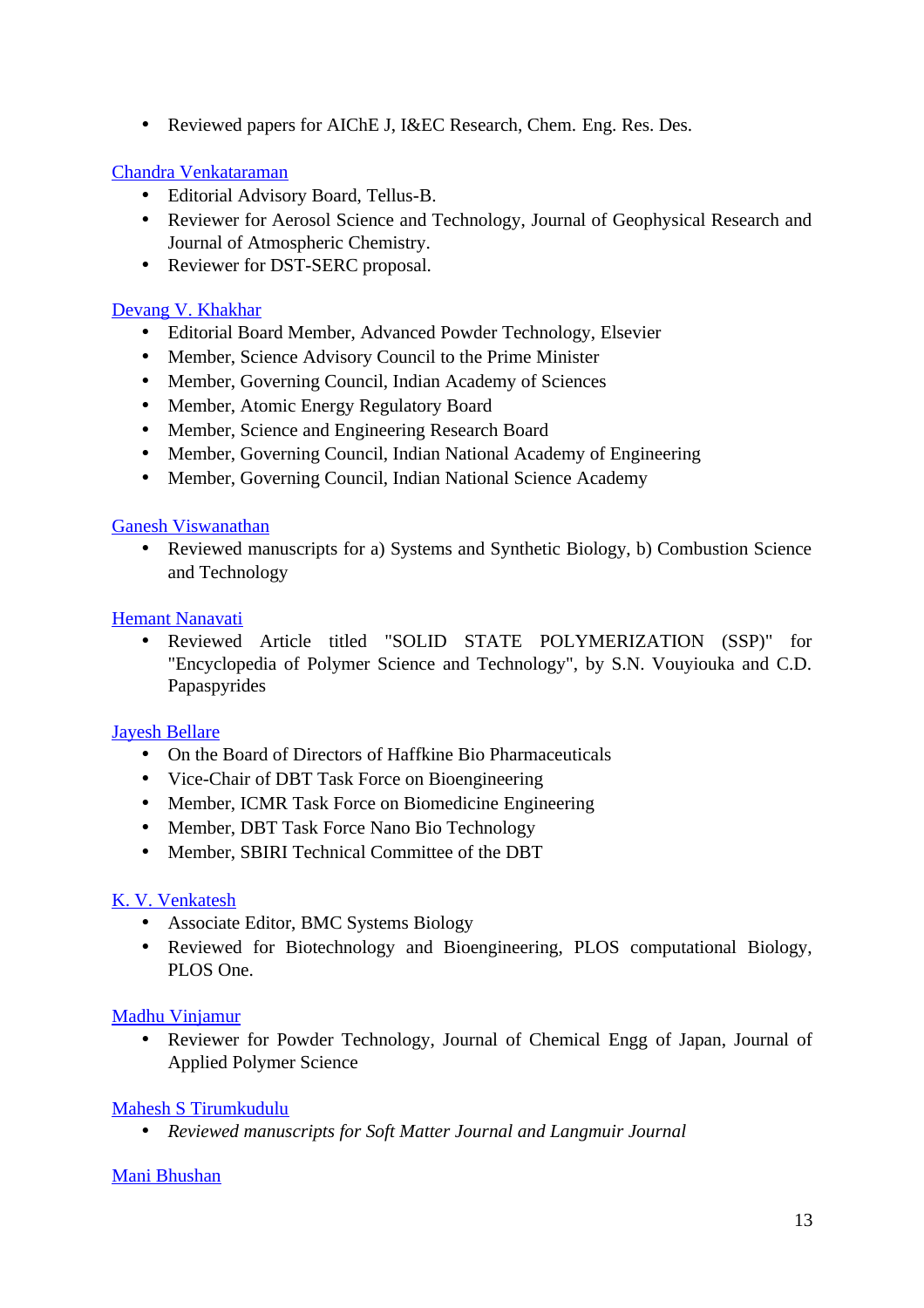• Reviewed papers in journals such as Automatica, Industrial Engineering & Chemistry Research, Chemical Engineering Science, IEEE Systems, Man and Cybernetics

#### [Pramod P Wangikar](http://www.che.iitb.ac.in/online/faculty/pramod-p-wangikar)

• Member of Editorial Board of "Biotechnology and Bioengineering"

#### [Rochish Thaokar](http://www.che.iitb.ac.in/online/faculty/rochish-thaokar)

• Article Reviewer, Physics of Fluids

#### [Sharad Bhartiya](http://www.che.iitb.ac.in/online/faculty/sharad-bhartiya)

- Evaluated PhD Thesis titled " Modeling and simulation study of thermal stress induced eukaryotic heat shock response" by Dwivedi of Birla Institute of Technology, Mesra
- Reviewed various articles for Journal of Process Control, BIotechnology Progress, Control Systems 2012, among others
- Member IPC, Control Systems 2012, New Orleans, April 22-25, 2012

#### [Sandip Roy](http://www.che.iitb.ac.in/online/faculty/sandip-roy)

• Reviewed four papers for Journal of Loss Prevention in Process Safety, Process Safety and Environmental Protection

#### [Sarika Mehra](http://www.che.iitb.ac.in/online/faculty/sarika-mehra)

- "Effect of Endoplasmic Reticulum Stress on Protein Productivity in Recombinant CHO Cells" at AIChE Annual Meeting in Minneapolis, MN on 16th Oct 2011.
- A Systems Approach to Decipher Stress Response Networks In Mycobacteria " at AIChE Annual Meeting in Minneapolis, MN on 18th Oct 2011.

## [V. M. Naik](http://www.che.iitb.ac.in/online/faculty/v-m-naik)

- Member PAC-Chem Eng for SERC DST
- Member FIST-Expert Committee SERC DST
- Member RC CFTRI MysoreOrganisers: Juvekar, VA; Contactor, A; Naik, VM Details: SERC School of Electrochemical Systems, IIT Bombay, Mumbai, 16 – 28th May 2011

## [Vinay A. Juvekar](http://www.che.iitb.ac.in/online/faculty/vinay-a-juvekar)

- Paper Review for ' Journal of Chemical & Engineering data', May 2011
- Paper Review for ' Journal of Colloid and Interface Science, June 2011
- Paper Review for ' Energy & Fuels', August 2011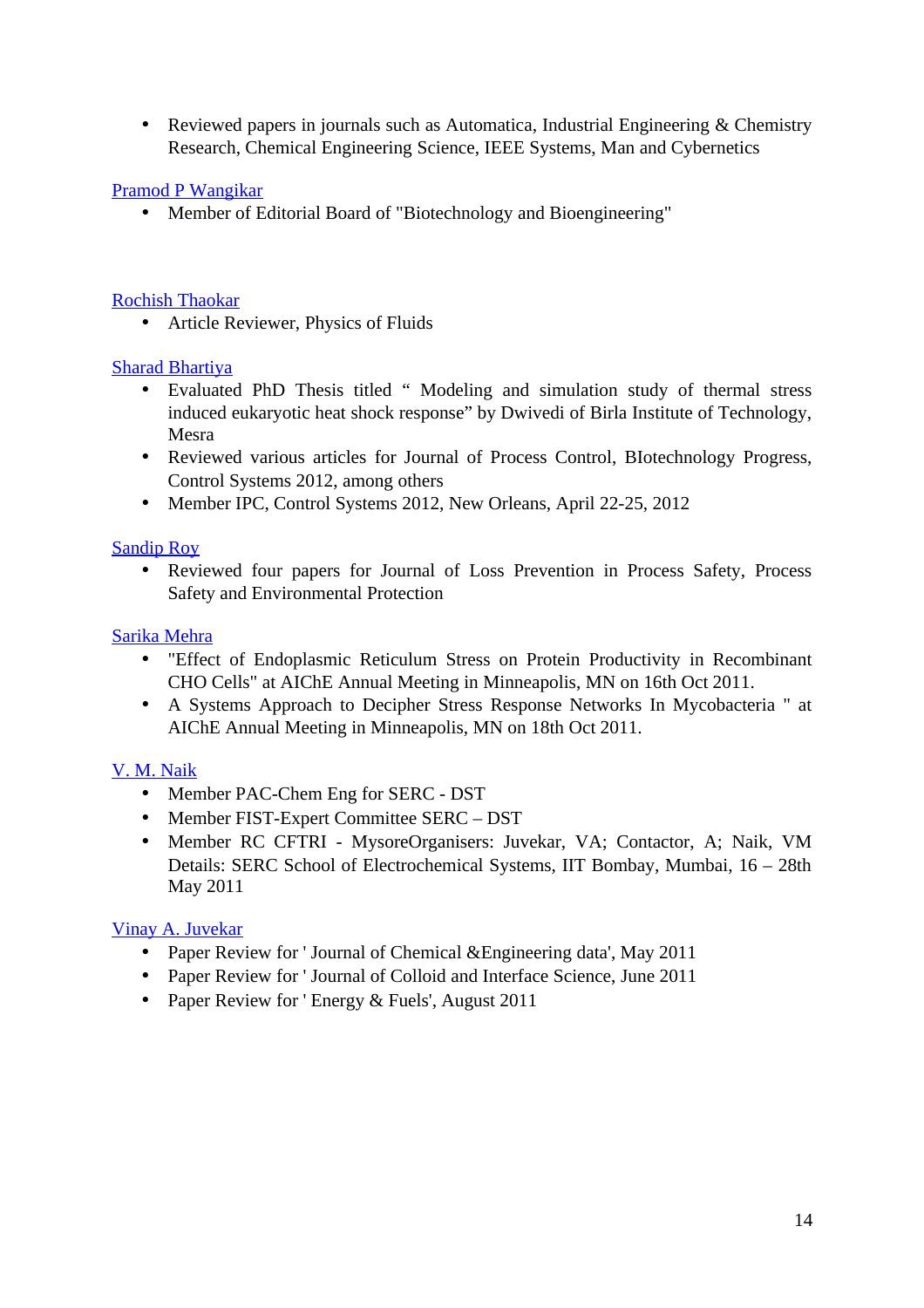## **Faculty Members and their specializations:**

**Jhumpa Adhikari** Statistical Thermodynamics, Molecular Simulations **Rajdip Bandyopadhyaya** Porous Media, Colloids, Aerosols, Thin films, Surface Science, Nanoparticles, Nanocomposites, Molecular Simulations **Jayesh Bellare** Separations, Surface Science, Nanoparticles, Microscopy, Drug Delivery **Sharad Bhartiya** Process Control, Modelling, Identification **Mani Bhushan** Process Safety Analysis, Process Control, Optimisation, Identification **S Ganeshan** Heat and Mass Transfer **Ravindra D. Gudi** Process Safety Analysis, Process Control, Optimisation, Identification, Biochemical Engineering **Sameer Jadhav** Surface Science, Computational Flow Modelling (CFD), Drug Delivery, Biomolecular Engineering **Vinay A. Juvekar** Surfactants, Separations, Rheology, Electrohydrodynamics, Multiphase Reaction, Surface Science, Polymer Physics **Devang V. Khakhar** Surfactants, Rheology, Granular Flow, Reactor Modelling, Polymer Processing, Nanocomposites, Drug Delivery **Sanjay. M. Mahajani** Separations, Computational Flow Modelling (CFD), Multiphase Reaction, Catalysis, Renewable Resources, Coal Gasification **Ranjan Kumar Malik** Separations, Modelling, Energy Integration **Anurag Mehra** Surfactants, Multiphase Reaction, Nanoparticles, Molecular Simulations, Food Engineering **Sarika Mehra** Systems Biology, Computational Biology, Biomolecular Engineering **Arun Sadashio Moharir** Separations, Reactor Modelling, Optimisation, Modelling, Pollution **Kannan M. Moudgalya** Process Control, Modelling **Mamata Mukhopadhyay** Separations, Food Engineering **V. M. Naik**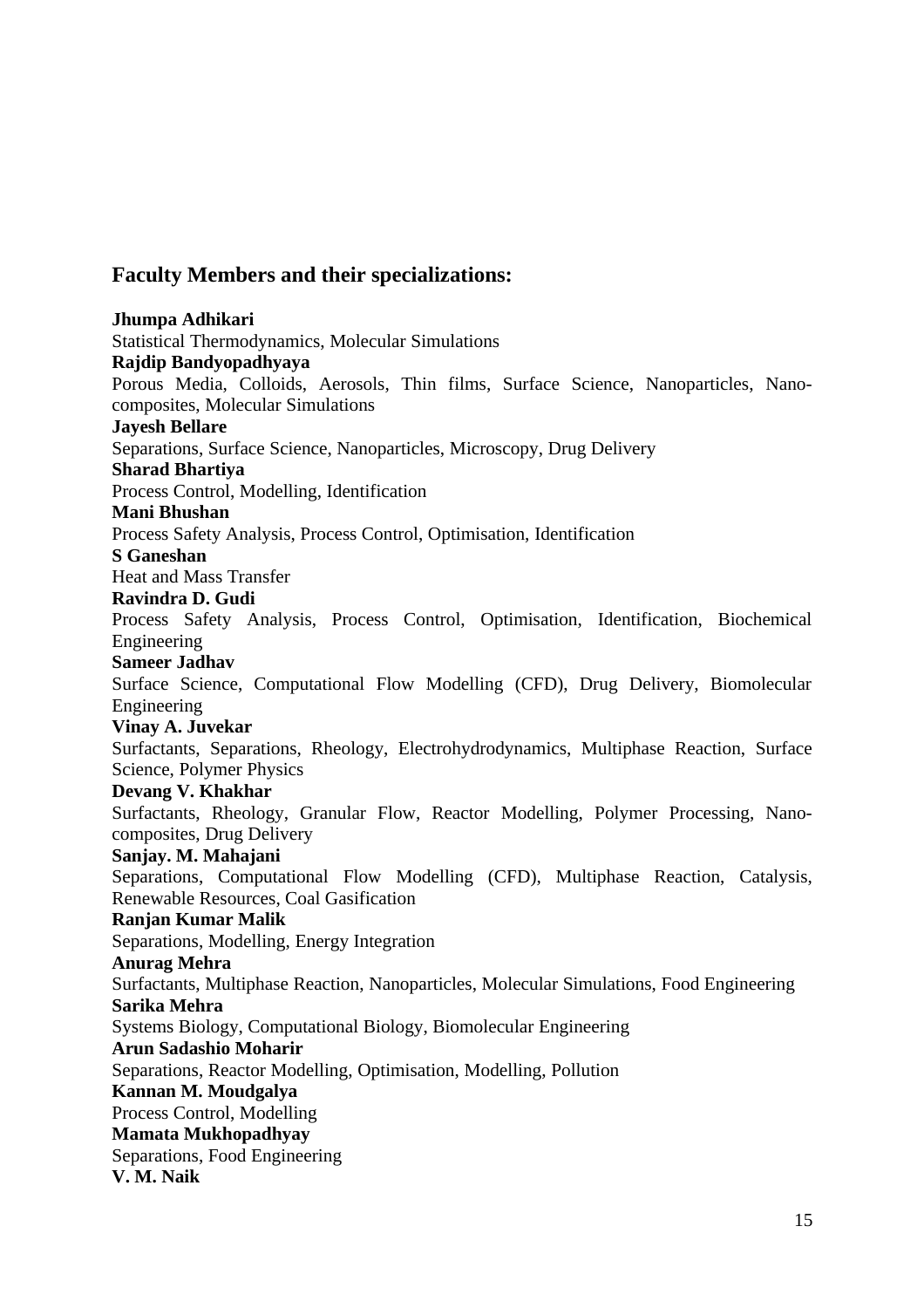Surfactants, Separations, Electrohydrodynamics, Colloids, Surface Science, Polymer Processing, Nanoparticles, Food Engineering

#### **Hemant Nanavati**

Statistical Themodynamics, Polymer Processing, Polymer Physics, Nano-composites, Molecular Simulations, Renewable Resources

#### **Janaky Narayanan**

Surfactants, Rheology, Surface Science, Microscopy

#### **Santosh Noronha**

Renewable Resources, Green Engineering, Systems Biology, Computational Biology, Biomolecular Engineering, Biochemical Engineering

#### **Sachin C. Patwardhan**

Process Control, Modelling, Identification

#### **V Govardhana Rao**

Separations, Rheology, Heat and Mass Transfer

#### **Sandip Roy**

Surfactants, Separations, Process Safety Analysis, Surface Science, Statistical Thermodynamics, Renewable Resources

#### **Hariharan S. Shankar**

Pollution, Biochemical Engineering

#### **P. Sunthar**

Surfactants, Granular Flow, Fluid Mechanics and Stability, Computational Flow Modelling (CFD), Polymer Physics, Drug Delivery

#### **A. K. Suresh**

Heat and Mass Transfer, Multiphase Reaction, Catalysis, Nanoparticles, Biochemical Engineering

#### **Rochish M Thaokar**

Surfactants, Electrohydrodynamics, Computational Flow Modelling (CFD), Colloids, Statistical Themodynamics, Nanoparticles, Drug Delivery

#### **Mahesh S Tirumkudulu**

Surfactants, Rheology, Computational Flow Modelling (CFD), Colloids, Coatings, Thin films, Surface Science, Drug Delivery

#### **Chandra Venkataraman**

Aerosols, Surface Science, Nanoparticles, Nano-composites, Drug Delivery, Renewable Resources, Pollution, Climate Change

#### **K. V. Venkatesh**

Food Engineering, Systems Biology, Biomolecular Engineering, Biochemical Engineering **Madhu Vinjamu**r

Porous Media, Heat and Mass Transfer, Coatings, Food Engineering, Renewable Resources **Ganesh A Viswanathan**

Reactor Modelling, Multiphase Reaction, Systems Biology, Computational Biology, Biomolecular Engineering

#### **Pramod Wangikar**

Process Control, Modelling, Computational Biology, Biomolecular Engineering, Biochemical Engineering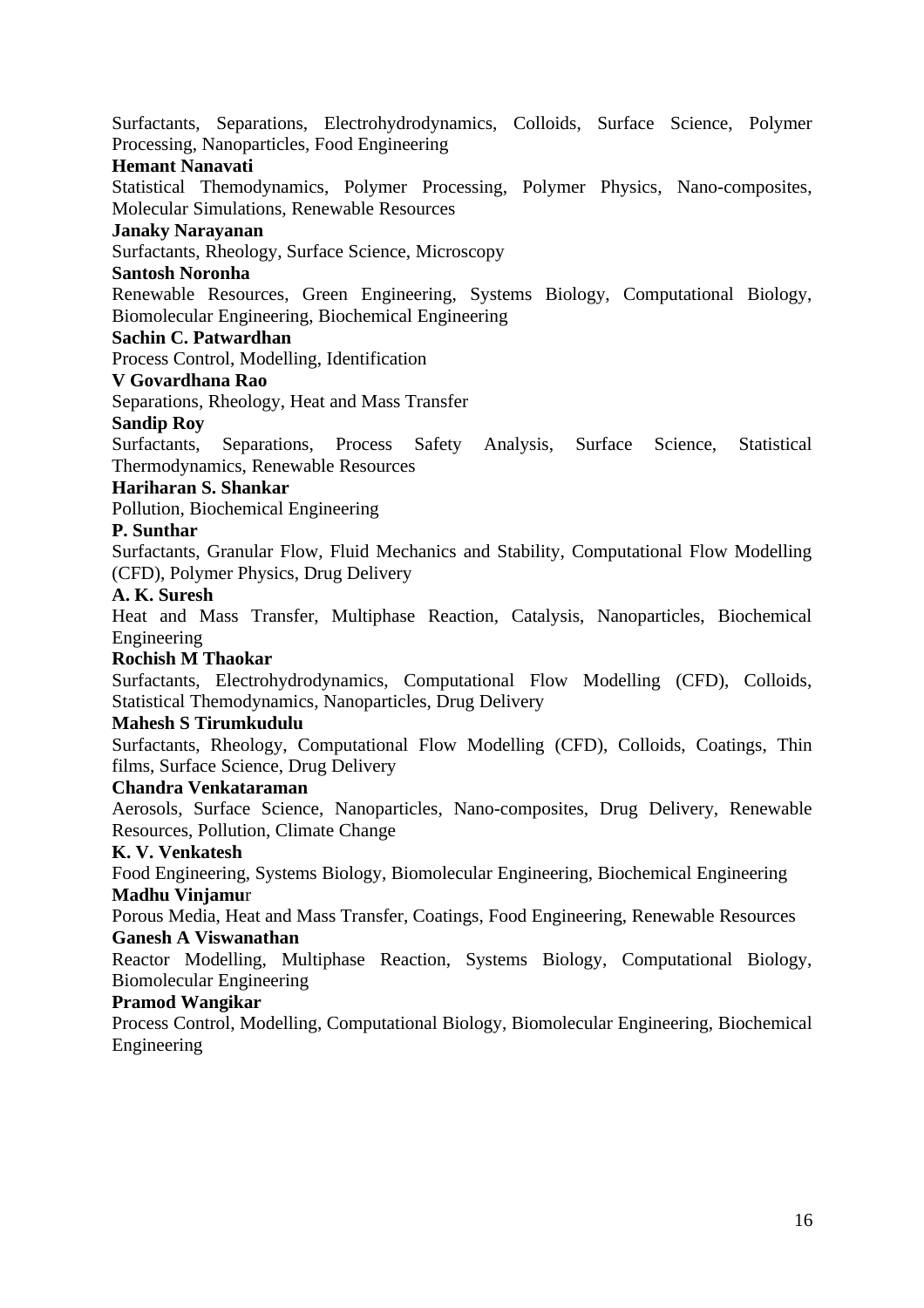## **Publications:**

## **Book chapters:** Nil **Articles in Journals**

**Articles in Journals (National):** Nil

## **Articles in Journals (International):**

- Agrawal, M.; Sonetha, V.; Sharma, S.; Parakh, S.; Dalvi, B. & Bellare, J. (2011), 'Evolution of a novel intraductal patent ductus arteriosus occlusion device', *Journal of Medical Devices, Transactions of the ASME* **5**.
- Amte, V.; Nistala, S.; Malik, R. & Mahajani, S. (2011), 'Attainable regions of reactive distillation-Part III. Complex reaction scheme: Van de Vusse reaction', *Chemical Engineering Science* **66**, 2285-2297.
- Anbumathi, P.; Bhartiya, S. & Venkatesh, K. (2011), 'Mathematical modeling of fission yeast Schizosaccharomyces pombe cell cycle: Exploring the role of multiple phosphatases', *Systems and Synthetic Biology* **5**, 115 - 129.
- Badwe, A. S.; Patwardhan, S. C. & Gudi, R. D. (2011), 'Closed-loop identification using direct approach and high order ARX/GOBF-ARX models', *Journal of Process Control* **21**, 1056-1071.
- Bapat, P.; Sinha, A. & Wangikar, P. (2011), 'Role of extracellular protease in nitrogen substrate management during antibiotic fermentation: A process model and experimental validation', *Applied Microbiology and Biotechnology* **91**, 1019 - 1028.
- Bavdekar, V. A. & Patwardhan, S. C. (2011), *Development Of Grey-Box Unscented Kalman Filter For Systems Subjected To Correlated Unmeasured Disturbances*, Hangzhou, China.
- Bavdekar, V.; Deshpande, A. & Patwardhan, S. (2011), 'Identification of process and measurement noise covariance for state and parameter estimation using extended Kalman filter', *Journal of Process Control* **21**, 585 - 601.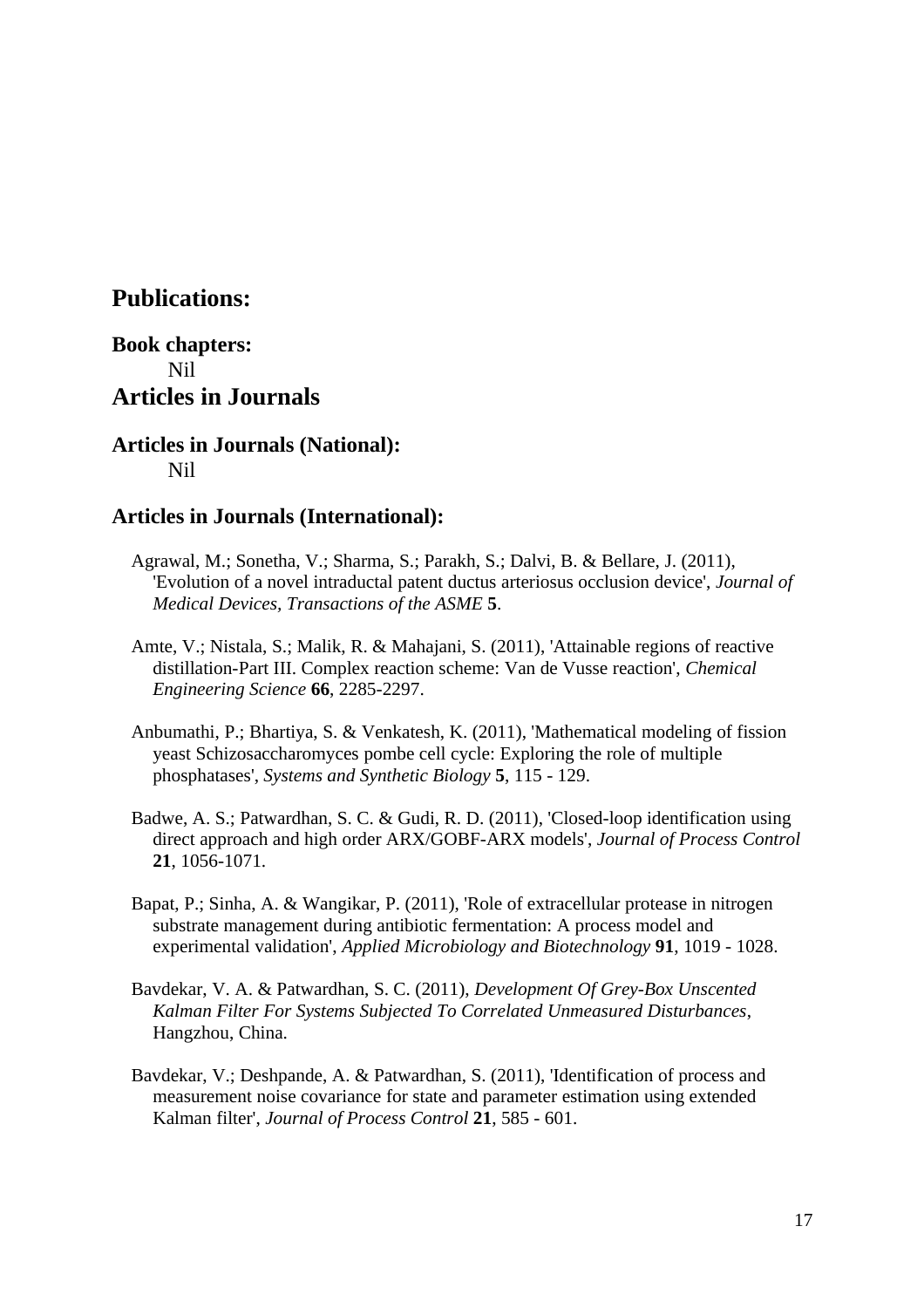- Bellare, J. (2011), 'Nanotechnology and nanomedicine for healthcare: challenges in translating innovations from bench to bedside.', *Journal of biomedical nanotechnology* **7**, 36 - 37.
- Bhande, R. & Juvekar, V. (2011), 'Enhancement of functional properties of langmuir films of poly(ethylene oxide) by incorporation of silica nanoparticles', *International Journal of Nanoscience* **10**, 1077 - 1081.
- Bhat, P.; Darunte, L.; Kareenhalli, V.; Dandekar, J. & Kumar, A. (2011), 'Can metabolic plasticity be a cause for cancer? Warburg-Waddington legacy revisited', *Clinical Epigenetics* **2**, 113 - 122.
- Chandra, V.; G, S.; Muthyala, S.; Jaiswal, A.; Bellare, J.; Nair, P. & Bhonde, R. (2011), 'Islet-like cell aggregates generated from human adipose tissue derived stem cells ameliorate experimental diabetes in mice', *PLoS ONE* **6**.
- Chatterjee, A.; Drews, L.; Mehra, S.; Takano, E.; Kaznessis, Y. & Hu, W.-S. (2011), 'Convergent transcription in the butyrolactone regulon in streptomyces coelicolor confers a bistable genetic switch for antibiotic biosynthesis', *PLoS ONE* **6**.
- Chaudhury, S.; Agarwal, C.; Pandey, A. K.; Aher, V. T.; Panicker, L.; Ramagiri, S. V.; Bellare, J. R. & Goswami, A. (2011), 'Counter-ions diffusion properties of silica embedded poly(perfluorosulfonic) acid membrane', *Journal of Membrane Science* **382**, 262-270.
- Cherian, R.; Venkataraman, C.; Ramachandran, S.; Quaas, J. & Kedia, S. (2011), 'Examination of aerosol distributions and radiative effects over the Bay of Bengal and the Arabian Sea region during ICARB using satellite data and a general circulation model', *Atmospheric Chemistry and Physics Discussions* **11**, 13911 - 13946.
- Daggupati, S.; Mandapati, R.; Mahajani, S.; Ganesh, A.; Pal, A.; Sharma, R. & Aghalayam, P. (2011), 'Compartment modeling for flow characterization of underground coal gasification cavity', *Industrial and Engineering Chemistry Research* **50**, 277 - 290.
- Daggupati, S.; Mandapati, R.; Mahajani, S.; Ganesh, A.; Sapru, R.; Sharma, R. & Aghalayam, P. (2011), 'Laboratory studies on cavity growth and product gas composition in the context of underground coal gasification', *Energy* **36**, 1776 - 1784.
- Dahe, G.; Kadam, S.; Sabale, S.; Kadam, D.; Sarkate, L. & Bellare, J. (2011), 'In vivo evaluation of the biocompatibility of surface modified hemodialysis polysulfone hollow fibers in rat', *PLoS ONE* **6**.
- Dahe, G.; Teotia, R.; Kadam, S. & Bellare, J. (2011), 'The biocompatibility and separation performance of antioxidative polysulfone/vitamin E TPGS composite hollow fiber membranes', *Biomaterials* **32**, 352 - 365.
- Dalvi, V. & Suresh, A. (2011), 'A contact-point based approach for the analysis of reactions among solid particles', *AIChE Journal* **57**, 1329 - 1338.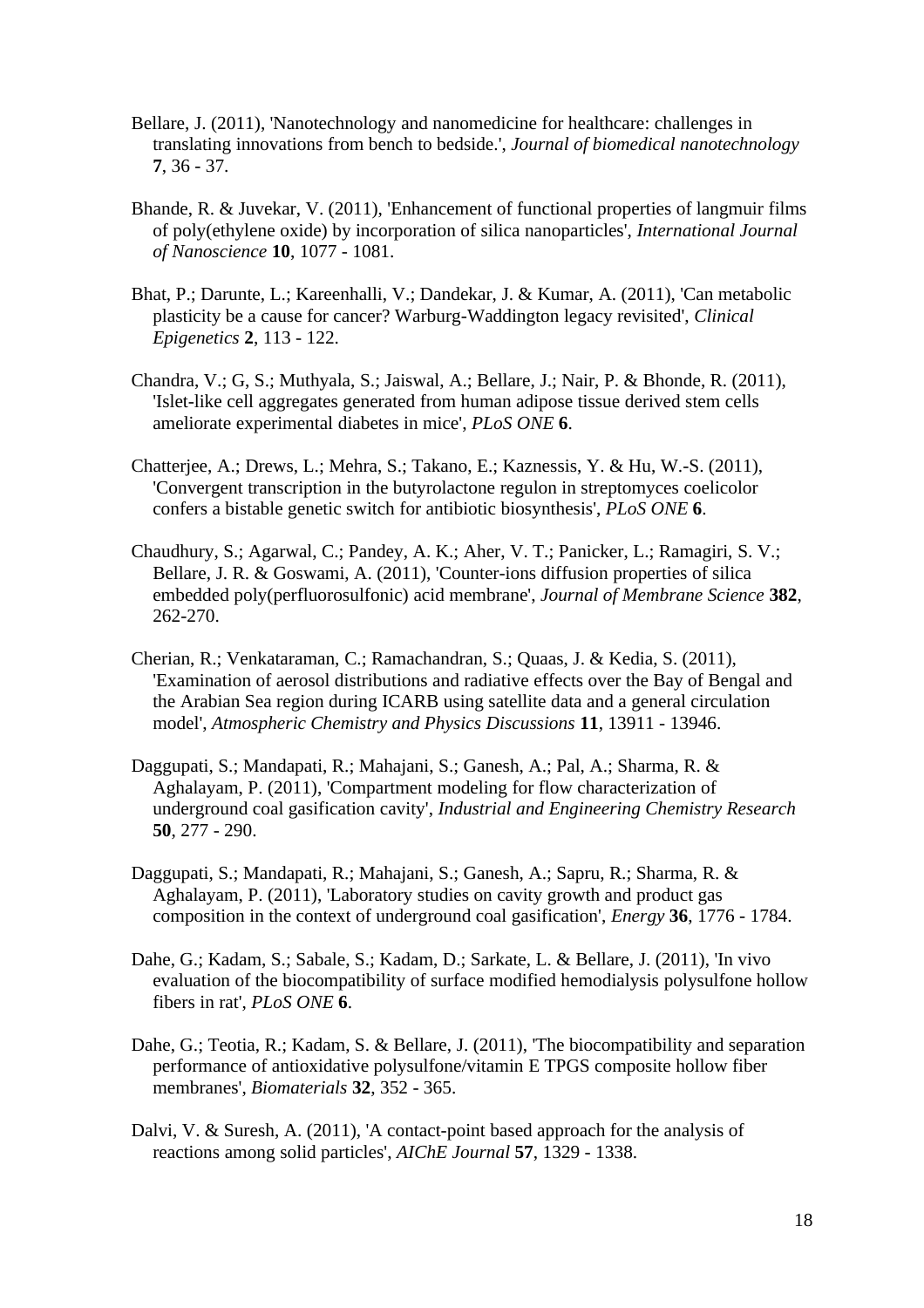- Das, D.; Basu, A.; Nigam, A.; Phale, P. S. & Wangikar, P. P. (2011), 'Dynamics of rate limiting enzymes involved in the sequential substrate uptake by Pseudomonas putida CSV86: Modeling and experimental validation', *Process Biochemistry* **46**, 701-708.
- Detroja, K.; Gudi, R. & Patwardhan, S. (2011), Data reduction and fault diagnosis using principle of distributional equivalence, *in* '2011 International Symposium on Advanced Control of Industrial Processes, ADCONIP 2011', pp. 30 - 35.
- Gambhire, P. & Thaokar, R. (2011), 'Linear stability analysis of electrohydrodynamic instabilities at fluid interfaces in the "small feature" limit', *European Physical Journal E* **34**.
- Ganvir, V.; Gautham, B.; Pol, H.; Bhamla, M.; Sclesi, L.; Thaokar, R.; Lele, A. & Mackley, M. (2011), 'Extrudate swell of linear and branched polyethylenes: ALE simulations and comparison with experiments', *Journal of Non-Newtonian Fluid Mechanics* **166**, 12 - 24.
- Ganvir, V.; Gautham, B.; Thaokar, R.; Lele, A. & Pol, H. (2011), 'Numerical and experimental studies on extrudate swell of branched polyethylene through axisymmetric and planar dies', *Journal of Polymer Engineering* **31**, 217-221.
- Ghosh, S.; Patil, S.; Ahire, M.; Kitture, R.; Jabgunde, A.; Kale, S.; Pardesi, K.; Bellare, J.; Dhavale, D. D. & Chopade, B. A. (2011), 'Synthesis of Gold Nanoanisotrops Using Dioscorea bulbifera Tuber Extract', *Journal of Nanomaterials*.
- Guha, R.; Vinjamur, M. & Mukhopadhyay, M. (2011), 'Demonstration of Mechanisms for Coprecipitation and Encapsulation by Supercritical Antisolvent Process', *Industrial & Engineering Chemistry Research* **50**, 1079-1088.
- Gupta, A.; Bhartiya, S. & Nataraj, P. S. V. (2011), 'A novel approach to multiparametric quadratic programming', *Automatica* **47**, 2112-2117.
- Gurumoorthy, A. V. P. & Juvekar, V. A. (2011), 'Experiments on the Peeling of Copper Coating Deposited Via the Electroless Method on Glass Beads', *International Journal of Electrochemical Science* **6**, 4228-4238.
- Hajra, S. & Khakhar, D. (2011), 'Radial segregation of ternary granular mixtures in rotating cylinders', *Granular Matter* **13**, 475 - 486.
- Harikrishnan, G.; Patro, T. U.; Unni, A. R. & Khakhar, D. V. (2011), 'Clay nanoplatelet induced morphological evolutions during polymeric foaming', *Soft Matter* **7**, 6801- 6804.
- He, L.; Li, D.; Wang, K.; Suresh, A.; Bellare, J.; Sridhar, T. & Wang, H. (2011), 'Synthesis of silicalite-poly(furfuryl alcohol) composite membranes for oxygen enrichment from air', *Nanoscale Research Letters* **6**, 1 - 9.
- Joshi, S.; Temgire, M. & Bellare, J. (2011), 'Gamma radiolytic formation of alloyed Ag-Pt nanocolloids', *Advances in Physical Chemistry* **2011**.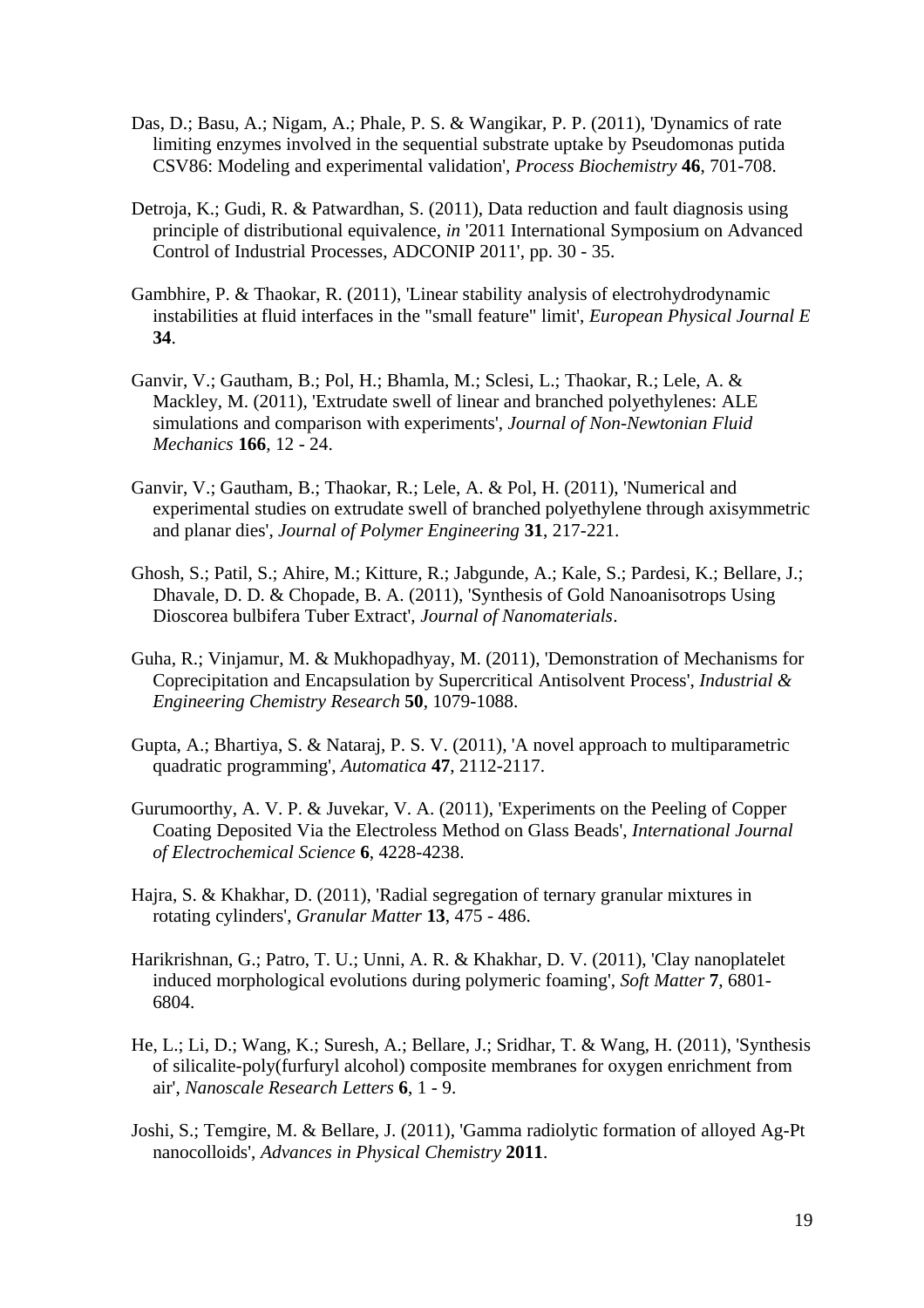- Kadam, S.; Sherikar, A. & Pingale, V. (2011), 'Comparative analysis of routine laboratory diagnostic tests for rabies', *Indian Journal of Virology* **22**, 142 - 145.
- Katiyar, V. & Nanavati, H. (2011), 'More cost-effective, superior biodegradable food packaging', *Plastics Research*.
- Katiyar, V. & Nanavati, H. (2011), 'Solid state polymerization of poly (L-lactide): multiple-fold increase in molecular weight via an efficient catalyst system', *Polymer Engineering and Science* 51, 2078–2084.
- Katiyar, V. & Nanavati, H. (2011), 'In situ synthesis of high molecular weight poly (Llactic Acid) clay nanocomposites', *Polymer Engineering and Science* 51, 2066–2077.
- Katiyar, V. & Nanavati, H. (2011), 'Solid state polymerization of poly(L -lactide): Multiple-fold increase in molecular weight via an efficient catalyst system', *Polymer Engineering and Science* **51**, 2077 - 2083.
- Katiyar, V. & Nanavati, H. (2011), 'High Molecular Weight Poly (L-lactic Acid) Clay Nanocomposites Via Solid-State Polymerization', *Polymer Composites* **32**, 497-509.
- Katiyar, V. & Nanavati, H. (2011), 'In Situ Synthesis of High Molecular Weight Poly(L-Lactic Acid) Clay Nanocomposites', *Polymer Engineering and Science* **51**, 2066-2077.
- Katiyar, V.; Shaama, M. & Nanavati, H. (2011), 'A comprehensive single-particle model for solid-state polymerization of poly(L -lactic acid)', *Journal of Applied Polymer Science* **122**, 2966 - 2980.
- Katiyar, V.; Shaama, M. S. & Nanavati, H. (2011), 'A comprehensive single-particle model for solid-state polymerization of poly (L-lactic acid)', *Journal of Applied Polymer*  $Science$  **122**, 2966–2980.
- Khakhar, D. (2011), 'Rheology and mixing of granular materials', *Macromolecular Materials and Engineering* **296**, 278 - 289.
- Kolluri, S. & Bhushan, M. (2011), 'Robust Reallocation and Upgrade of Sensor Networks for Fault Diagnosis', Export Date: 5 July 2011Source: Scopus, 769 - 772.
- Kolluri, S. & Bhushan, M. (2011), 'Robust Reallocation and Upgrade of Sensor Networks for Fault Diagnosis', Export Date: 23 April 2012Source: Scopus, 769 - 772.
- Kuchibhatla, A.; Bellare, J. & Panda, D. (2011), 'Cationic lipid enhances assembly of bacterial cell division protein ftsz: A possible role of bacterial membrane in ftsz assembly dynamics', *International Journal of Biological Macromolecules* **49**, 737 - 741.
- Kuchibhatla, A.; Bellare, J. & Panda, D. (2011), 'Cationic lipid enhances assembly of bacterial cell division protein FtsZ: A possible role of bacterial membrane in FtsZ assembly dynamics', *International Journal of Biological Macromolecules* **49**, 737-741.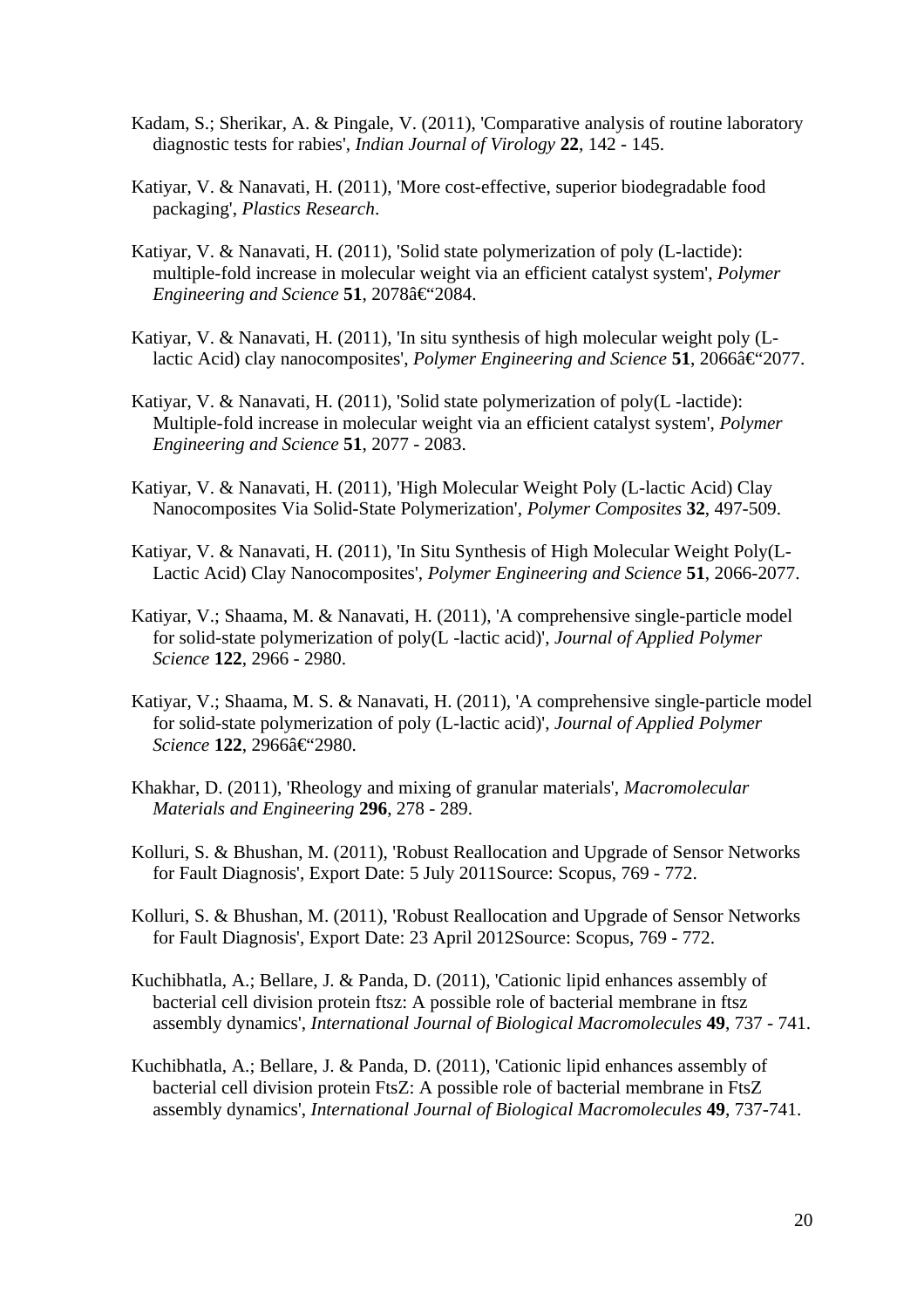- Kuchibhatla, A.; Bellare, J. & Panda, D. (2011), 'Cobalt hexamine trichloride induced toroidal condensation of FtsZ', *Indian Journal of Chemistry Section a-Inorganic Bio-Inorganic Physical Theoretical & Analytical Chemistry* **50**, 491-497.
- Kuchibhatlaa, A.; Bellareb, J. & Pandaa, D. (2011), 'Cobalt hexamine trichloride induced toroidal condensation of FtsZ', *Indian Journal of Chemistry - Section A Inorganic, Physical, Theoretical and Analytical Chemistry* **50**, 491 - 497.
- Kulkarni, V.; Kareenhalli, V.; Viswananthan, G. & Riedel, M. (2011), 'Characterizing the memory of the GAL regulatory network in Saccharomyces cerevisiae', *Systems and Synthetic Biology* **5**, 97 - 104.
- Kumar, R.; Pandey, A.; Sharma, M.; Panicker, L.; Sodaye, S.; Suresh, G.; Ramagiri, S.; Bellare, J. & Goswami, A. (2011), 'Diffusional transport of ions in plasticized anionexchange membranes', *Journal of Physical Chemistry B* **115**, 5856 - 5867.
- Kumar, R.; Pant, H.; Sharma, V.; Mohan, S. & Mahajani, S. (2011), 'Investigation of hydrodynamic behaviour of a pilot-scale trickle bed reactor packed with hydrophobic and hydrophilic packings using radiotracer technique', Export Date: 23 April 2012Source: ScopusArticle in Press, 1 - 5.
- Kumar, S.; Narasimhan, K.; Patwardhan, S. C. & Prasad, V. (2011), 'Extensions to Experiment Design and Identification Algorithms for Large-scale and Stochastic Processes', *Int. J. Advanced Mechatronic Systems* **3**, 3-13.
- López-Negrete, R.; Patwardhan, S. C. & Biegler, L. T. (2011), 'Approximation of Arrival Cost in Moving Horizon Estimation Using a Constrained Particle Filter', *Journal of Process Control* 21, 909–919.
- Maddu, S. & Malik, R. (2011), 'A Design methodology for Internally HeatIntegrated Distillation Columns (IHIDiC) with side condensers and side reboilers (SCSR)', Export Date: 23 April 2012Source: Scopus, 412 - 416.
- Maiti, S.; Lantz, A.; Bhushan, M. & Wangikar, P. (2011), 'Multi-objective optimization of glycopeptide antibiotic production in batch and fed batch processes', *Bioresource Technology* **102**, 6951 - 6958.
- Malakar, P. & Venkatesh, K. (2011), 'Effect of substrate and IPTG concentrations on the burden to growth of Escherichia coli on glycerol due to the expression of Lac proteins', Export Date: 23 April 2012Source: ScopusArticle in Press, 1 - 7.
- Manohar, C. & Narayanan, J. (2011), 'Edge–edge attractions in surfactant nanodiscs: Implications', *Chemical Physics Letters* **517**, 176-179.
- Manohar, C. & Narayanan, J. (2011), 'Edge-edge attractions in surfactant nanodiscs: Implications', *Chemical Physics Letters* **517**, 176 - 179.
- Mathew, S.; Saran, A.; Joseph, S.; Bhardwaj, B.; Punj, D.; Radhakrishnan, P.; Nampoori, V.; Vallabhan, C. & Bellare, J. (2011), 'Nonlinear optical characterization and measurement of optical limiting threshold of CdSe quantum dots prepared by a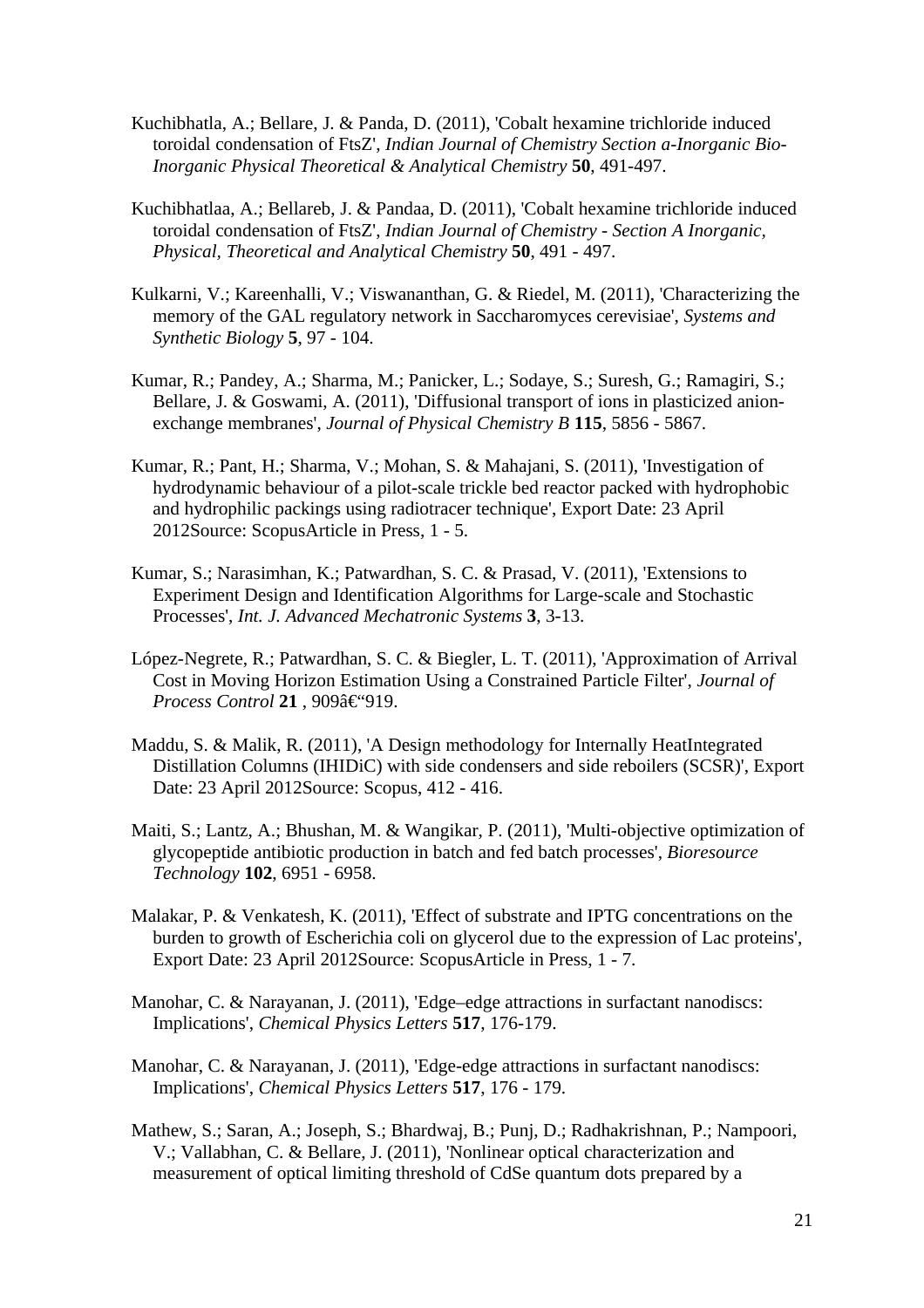microemulsion technique', Export Date: 23 April 2012Source: ScopusArticle in Press, 1 - 7.

- Mehrotra, A.; Puri, S. & Khakhar, D. (2011), 'Gradient Monte Carlo simulations: Hard spheres in spatially varying temperature and gravitational fields', *Physical Review E - Statistical, Nonlinear, and Soft Matter Physics* **83**.
- Mhaskar, P. R. & Moharir, A. S. (2011), 'Multi-component adsorptive separation: use of lumping in PSA process simulation', *Adsorption-Journal of the International Adsorption Society* **17**, 701-721.
- Mollick, P.; Sathiyamoorthy, D.; Rao, P. & Rao, V. (2011), 'Modeling of chemical vapor deposition of pyrolytic carbon in a gas-spouted bed reactor', *Industrial and Engineering Chemistry Research* **50**, 13313 - 13321.
- Muddu, M. & Patwardhan, S. (2011), Adaptive predictive control of a high purity distillation column using irregularly sampled multi-rate data, *in* '2011 International Symposium on Advanced Control of Industrial Processes, ADCONIP 2011', pp. 192 - 197.
- Mukhopadhyay, M.; Noronha, S. & Suraishkumar, G. (2011), 'A review on experimental studies of biosorption of heavy metals by Aspergillus niger', *Canadian Journal of Chemical Engineering* **89**, 889 - 900.
- Mynam, M.; Sunthar, P. & Ansumali, S. (2011), 'Efficient lattice Boltzmann algorithm for Brownian suspensions', *Philosophical Transactions of the Royal Society A: Mathematical, Physical and Engineering Sciences* **369**, 2237 - 2245.
- Naidu, Y. & Malik, R. (2011), 'A generalized methodology for optimal configurations of hybrid distillation-pervaporation processes', *Chemical Engineering Research and Design* **89**, 1348 - 1361.
- Owens, M.; Vinjamur, M.; Scriven, L. & MacOsko, C. (2011), 'Misting of Newtonian liquids in forward roll coating', *Industrial and Engineering Chemistry Research* **50**, 3212 - 3219.
- Owens, M.S., V. M. S. L. M. C. (2011), 'Misting of non-Newtonian liquids in Forward Roll Coating', *Journal of Non-Newtonian Fluid Mechanics* **166**, 1123-1128.
- Pannala, V.; Ahammed Sherief, K.; Bhartiya, S. & Venkatesh, K. (2011), 'Dynamic analysis of the KlGAL regulatory system in Kluyveromyces lactis: A comparative study with Saccharomyces cerevisiae', *Systems and Synthetic Biology* **5**, 69 - 85.
- Parikh, N.; Patwardhan, S. C. & Bandyopadhyay, S. (2011), *Control of a Nuclear Steam Generator using Feedback-Feedforward LQG Controller*, Hangzhou, China.
- Parmar, J. H.; Bhartiya, S. & Venkatesh, K. V. (2011), 'Characterization of the adaptive response and growth upon hyperosmotic shock in Saccharomyces cerevisiae', *Molecular Biosystems* **7**, 1138-1148.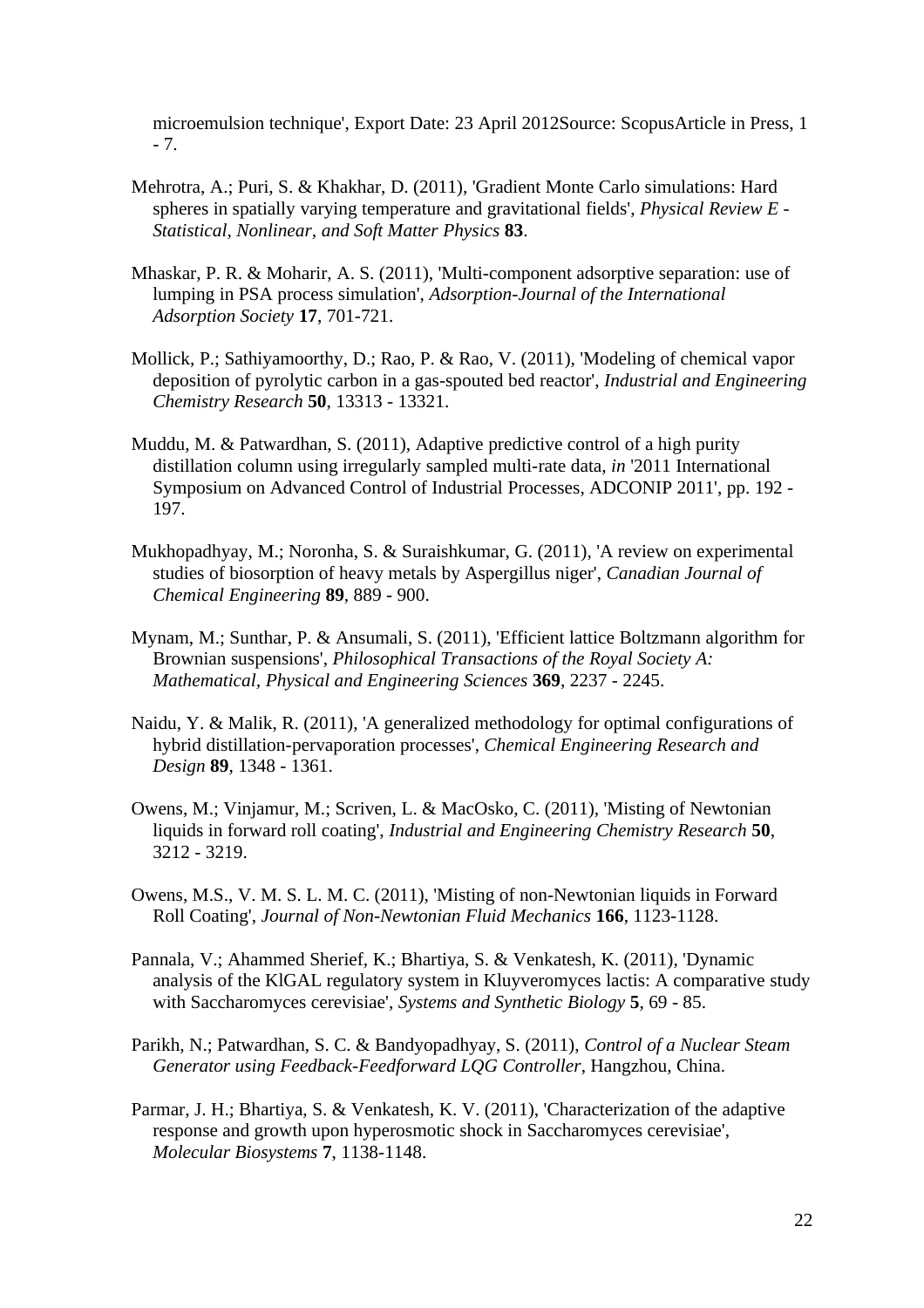- Patel, D.; Singh, S. & Bandyopadhyaya, R. (2011), 'Enrichment of benzene from benzenewater mixture by adsorption in silylated mesoporous silica', *Microporous and Mesoporous Materials* **137**, 49 - 55.
- Patil, K.; Mahajani, S. & Solanki, C. (2011), 'Optimization of catalyst loading for effective utilization of feed stock for carbon nanotubes synthesis process', *International Journal of Nanoscience* **10**, 707 - 711.
- Patil, R.; Juvekar, V. & Naik, V. (2011), 'Oxidation of chloride ion on platinum electrode: Dynamics of electrode passivation and its effect on oxidation kinetics', *Industrial and Engineering Chemistry Research* **50**, 12946 - 12959.
- Pawar, A. & Venkataraman, C. (2011), 'Droplet-phase synthesis of nanoparticle aerosol lipid matrices with controlled properties', *Aerosol Science and Technology* **45**, 801 - 810.
- Peter, S. A.; Moharir, A. S. & Jasra, R. V. (2011), 'Sr2+Exchanged Zeolite X as an Adsorbent Material for Chromatographic Separation of Argon-Oxygen Gaseous Mixture', *Separation Science and Technology* **46**, 500-506.
- Prabhudharwadkar, D.; Aghalayam, P. & Iyer, K. (2011), 'Simulation of hydrogen mitigation in catalytic recombiner: Part-I: Surface chemistry modelling', *Nuclear Engineering and Design* **241**, 1746 - 1757.
- Prabhudharwadkar, D.; Aghalayam, P. & Iyer, K. (2011), 'Simulation of hydrogen mitigation in catalytic recombiner: Part-I: Surface chemistry modelling', *Nuclear Engineering and Design* **241**, 1746 - 1757.
- Prakash, J.; Gopaluni, R.; Patwardhan, S. C.; Narasimhan, S. & Shah, S. L. (2011), *Nonlinear Bayesian State Estimation: Review And Recent Trends*, Hangzhou, China.
- Prakash, J.; Patwardhan, S. & Shah, S. (2011), 'On the choice of importance distributions for unconstrained and constrained state estimation using particle filter', *Journal of Process Control* **21**, 3 - 16.
- Prakash, J.; Patwardhan, S. & Shah, S. (2011), 'On the choice of importance distributions for unconstrained and constrained state estimation using particle filter', *Journal of Process Control* **21**, 3 - 16.
- Rajvanshi, M. & Venkatesh, K. (2011), 'Phenotypic characterization of Corynebacterium glutamicum under osmotic stress conditions using elementary mode analysis', *Journal of Industrial Microbiology and Biotechnology* **38**, 1345 - 1357.
- Ramteke, M. & Gupta, S. (2011), 'Kinetic modeling and reactor simulation and optimization of industrially important polymerization processes: A perspective', *International Journal of Chemical Reactor Engineering* **9**.
- Rao, M. R.; Tiwari, M. D.; Bellare, J. R. & Ravikanth, M. (2011), 'Synthesis of BF(2) Complexes of Prodigiosin Type Oligopyrroles', *Journal of Organic Chemistry* **76**, 7263- 7268.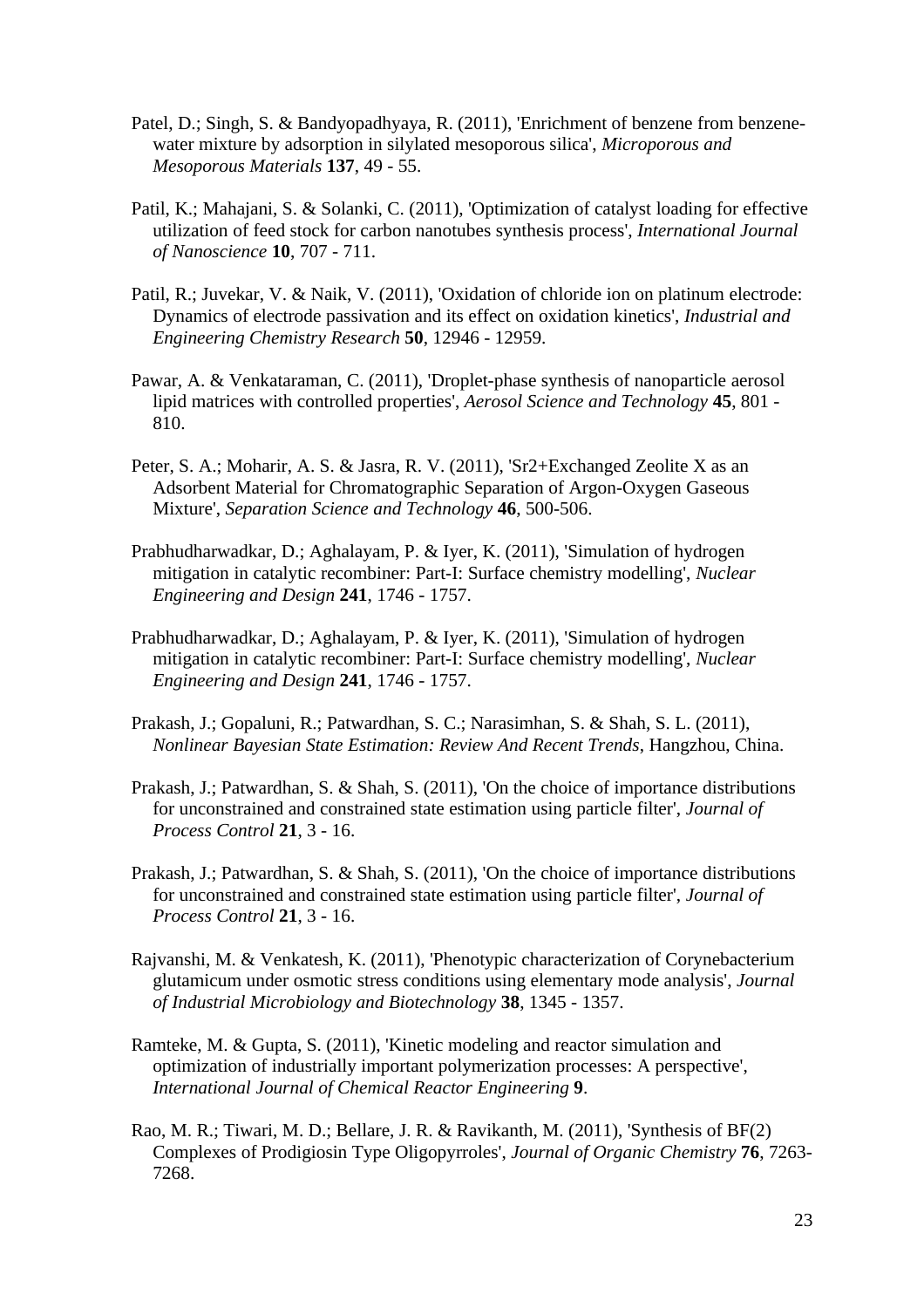- Ravat, V. & Aghalayam, P. (2011), 'Palldium supported MCM-41 mesoporous molecular sieves: Synthesis, characterization and catalytic test for the reduction of no by co', *International Journal of Nanoscience* **10**, 1051 - 1056.
- Ravikumar, C. & Bandyopadhyaya, R. (2011), 'Mechanistic study on magnetite nanoparticle formation by thermal decomposition and coprecipitation routes', *Journal of Physical Chemistry C* **115**, 1380 - 1387.
- Reshamwala, S. & Noronha, S. (2011), 'Biofilm formation in Escherichia colicra mutants is impaired due to down-regulation of curli biosynthesis', Export Date: 5 July 2011Source: ScopusArticle in Press, 1 - 12.
- Sahni, H.; Gupta, S. & Mehra, A. (2011), 'Modeling the continuous entrapment and growth of gas bubbles during bulk polymerization of methyl methacrylate', *Polymer Engineering and Science* **51**, 1942 - 1956.
- Saran, A.; Sadawana, M.; Srivastava, R. & Bellare, J. (2011), 'An optimized quantum dotligand system for biosensing applications: Evaluation as a glucose biosensor', *Colloids and Surfaces A: Physicochemical and Engineering Aspects* **384**, 393 - 400.
- Sardeshpande, M.; Juvekar, V. & Ranade, V. (2011), 'Solid suspension in stirred tanks: UVP measurements and CFD simulations', *Canadian Journal of Chemical Engineering* **89**, 1112 - 1121.
- Sarje, A.; Zola, J. & Aluru, S. (2011), 'Accelerating Pairwise Computations on Cell Processors', *Ieee Transactions on Parallel and Distributed Systems* **22**, 69-77.
- Sarkar, A. & Tirumkudulu, M. (2011), 'Delamination of drying nanoparticle suspensions', *Soft Matter* **7**, 8816 - 8822.
- Sarkar, A. & Tirumkudulu, M. S. (2011), 'Asymptotic analysis of stresses near a crack tip in a two-dimensional colloidal packing saturated with liquid', *Physical Review E* **83**, 10.
- Sarkar, D.; Tikku, S.; Thapar, V.; Srinivasa, R. S. & Khilar, K. C. (2011), 'Formation of zinc oxide nanoparticles of different shapes in water-in-oil microemulsion', *Colloids and Surfaces a-Physicochemical and Engineering Aspects* **381**, 123-129.
- Sharma, A.; Tendulkar, A. & Wangikar, P. (2011), 'Drug discovery against H1N1 virus (influenza A virus) via computational virtual screening approach', *Medicinal Chemistry Research* **20**, 1445 - 1449.
- Sikder, S.; Rathi, P. & Adhikari, J. (2011), 'Molecular simulation predictions of miscibility characteristics and critical exponents in compound semiconductors', *Journal of Crystal Growth* **324**, 284 - 289.
- Singh, A. & Juvekar, V. (2011), 'Steady dynamic friction at elastomer-hard solid interface: A model based on population balance of bonds', *Soft Matter* **7**, 10601 - 10611.